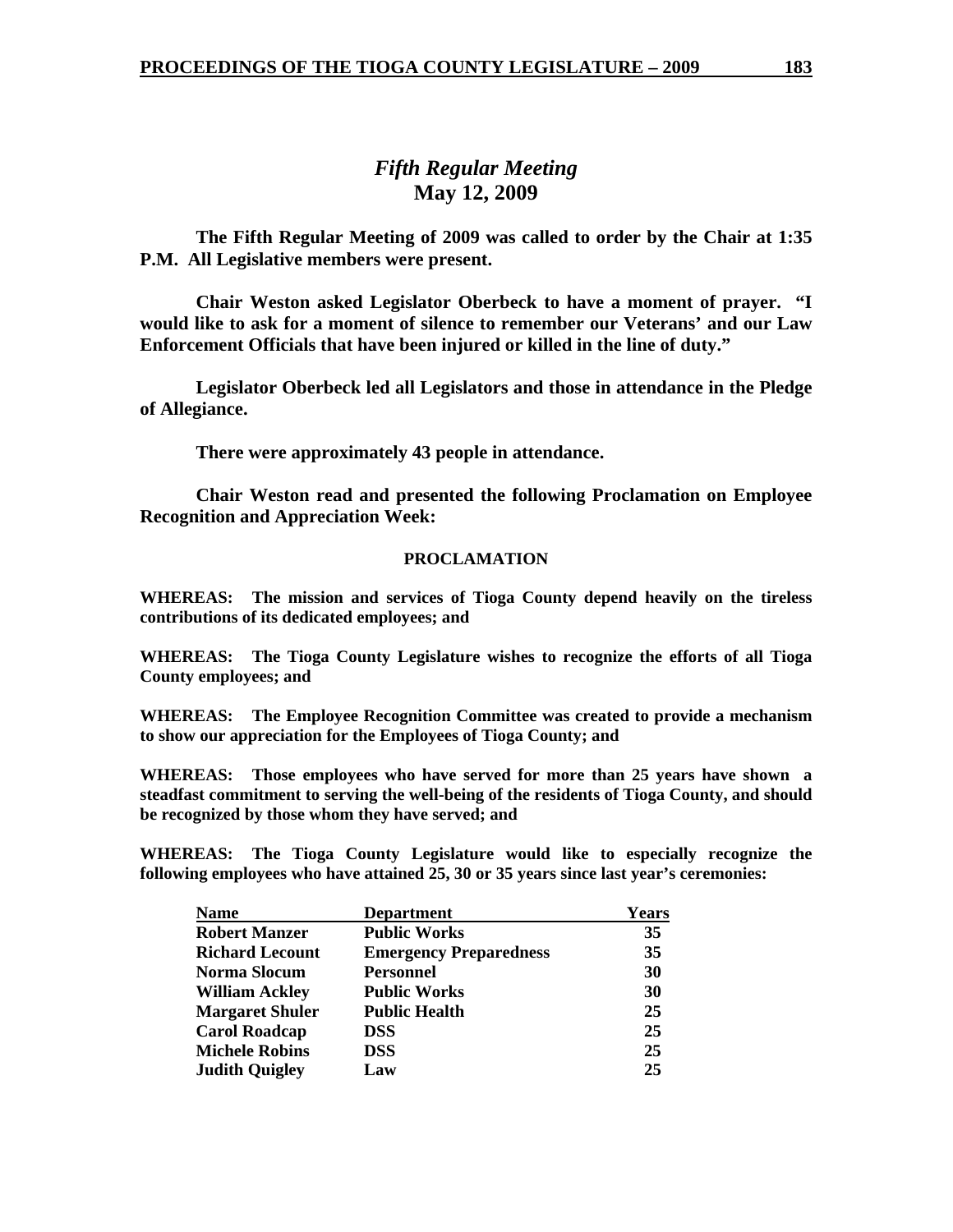**NOW THEREFORE, THE TIOGA COUNTY LEGISLATURE, does hereby proclaim and designate the week of May 11-15, 2009 as** 

#### **EMPLOYEE RECOGNITION AND APPRECIATION WEEK**

**in the County of Tioga, New York, and call upon our citizens to join in recognizing these dedicated employees.** 

 **Sheriff Gary Howard presented on Sheriff Corrections Accreditation. "Good afternoon. Today I am pleased to tell you that the Tioga County Jail will be receiving a presentation from the New York State Sheriff's Association for reaccreditation. This presentation is the result of the hard work of the men and women of the Tioga County Sheriff's Corrections Facility. The accreditation program consists of over 166 standards of excellence that must be met by the Correction Facility. The period of accreditation lasts for five years and will run from May 13, 2009 to May 12, 2014. This does not mean that the men and women can sit back and wait for the next time we get accredited. This is an ongoing process and we will continue to strive towards that excellence.** 

**"On May 17th a Team consisting of three veteran officers lead by Major James Rose, Jail Superintendent of Livingston County assessed the jail over a three day period. I would like to read the letter he wrote to the New York State Sheriff's Association.** 

 **"This correspondence is dispatched to you to report on the Tioga County Jail Reaccreditation Assessment conducted on March 17, 2009. The assessment team consisted of Major Christopher Lynn, Lieutenant Lisa Heaton, and myself. The assessment began with a briefing with Sheriff Gary Howard and appropriate management staff to include Lieutenant Dave Monell, Jail Superintendent. A facility walk around was conducted and a complete check of the files was conducted. The assessment was completed in total success. The facility looked great. The staff demeanor was magnificent and the files found to be in order and in compliance. There are no issues noted.** 

 **"Please find the enclosed compliance sheets for this assessment. Your assessment team wholeheartedly recommends Tioga County Jail be awarded continual accreditation status. I would like to acknowledge Corrections Officer Terry Sinsabaugh who was assigned the task of keeping all the records and making sure all the standards were kept to date. As I stated before this is an ongoing job. Everyday records and files must be maintained to keep our accreditation. I commend Terry Sinsabaugh for his work that he has done on this. Coming all the way from Albany and taking time from a very busy schedule is the Executive Director and Counsel of the New York State Sheriff's Association, Peter Kehoe and I would like to give him the opportunity to say some words and make a presentation."**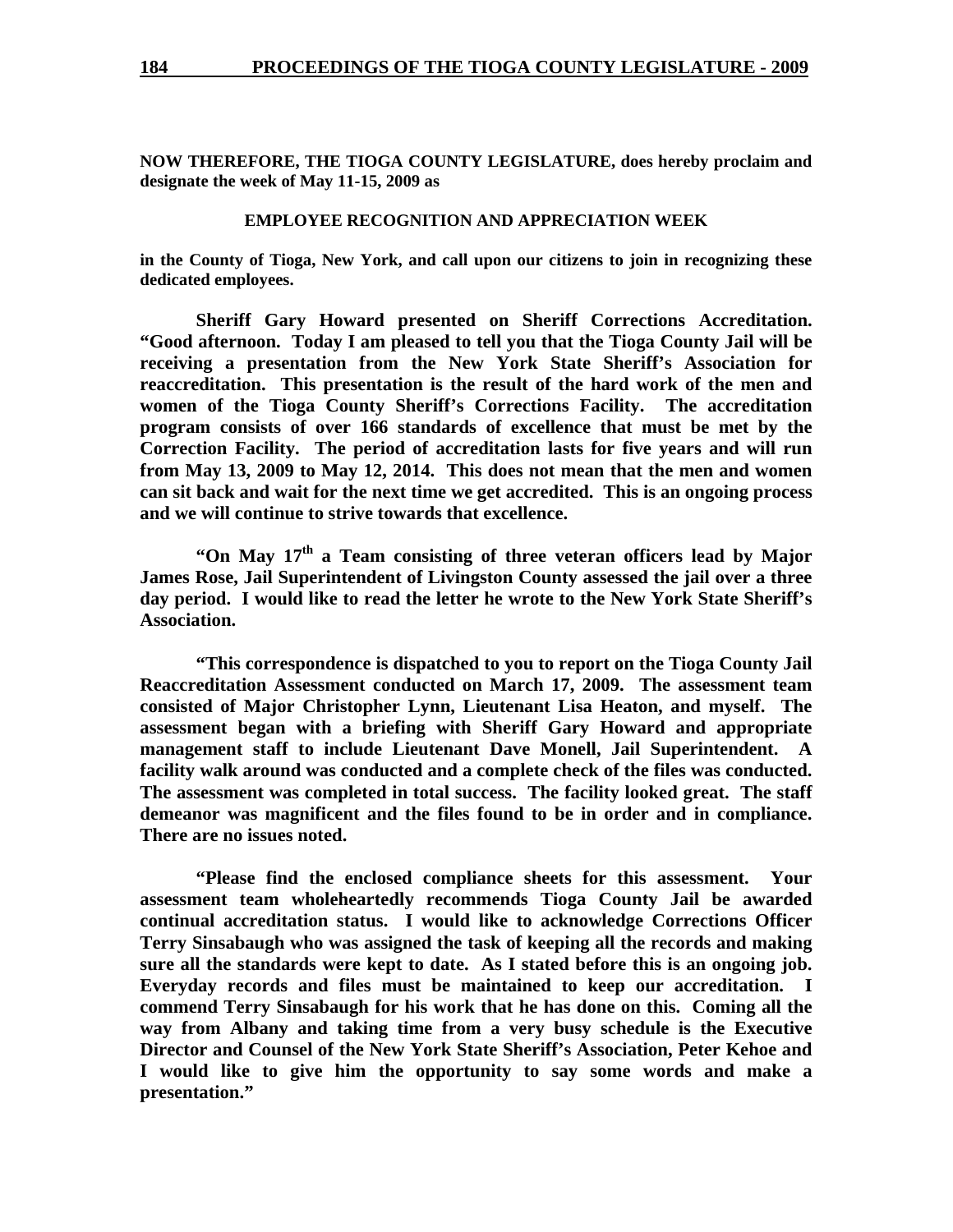**"Peter Kehoe spoke. "Thank you Sheriff. Members of the Tioga County Legislature and guests it is my pleasure to be here today on behalf of all the Sheriffs of New York State to honor and recognize Sheriff Gary Howard and the Tioga County Sheriff's Office for another outstanding achievement, reaccreditation of the Sheriff's Corrections Division. Only 19 other counties in the State have been able to achieve an accreditation of their Corrections Division, so that should indicate that it is not an easy achievement, but the Tioga County Sheriff's Office has not limited its pursuit of excellence to the field of Corrections. Your Sheriff's Office was also one of the early agencies in New York State to receive accreditation of its Law Enforcement Division and it continues in the select company of policy agencies maintaining accreditation from the New York State Law Enforcement Accreditation Counsel, and it has also received and maintains accreditation of its Communications Division. I understand that they are working on the last accreditation that would be available to them and I will let the Sheriff speak about that at the appropriate time.** 

 **"These are very significant achievements unmatched by most other counties in the State. I am here to remind you of something I am sure you already know, that is that you have an outstanding Sheriff and an outstanding Sheriff's Office. It is well respected throughout the State. You have a professional Sheriff and a professional Sheriff's Office which sets the pace for others to follow. One might ask why bother with accreditation? Well I can assure you it is not just for bragging rights, my County is better than your County kind of thing, although that is a nice position to be in. It has many positive effects. It does improve the operations and performance in the agency. It does increase morale. The employees in the agency know that by an objective standard they are doing a good job and that someone actually recognizes them for that. It reduces the incidents of liability and often reduces insurance costs, and it produces savings for self-insured counties with fewer claims and fewer successful claims, and most important I think of all is it increases the public's confidence in their public institutions.** 

 **"I would also like to say just a few words about corrections accreditation specifically. It is not something that is available just for the asking. The Sheriff indicated some of the processes that this agency had to go through in order to gain this accreditation. It requires that a Sheriff's Corrections Division meets a very stringent set of standards developed by experts in the field of Corrections. These standards have 166 individual components and to gain accreditation an agency must submit itself to scrutiny by an outside Board of Assessors which reviews the agency's operations in detail to ascertain whether or not the agency meets those many demanding standards and as Sheriff Howard indicated and as the letter he read indicates the Board of Assessors which reviewed the operations here in Tioga County Corrections Division has found that it meets or exceeds everyone of those standards.**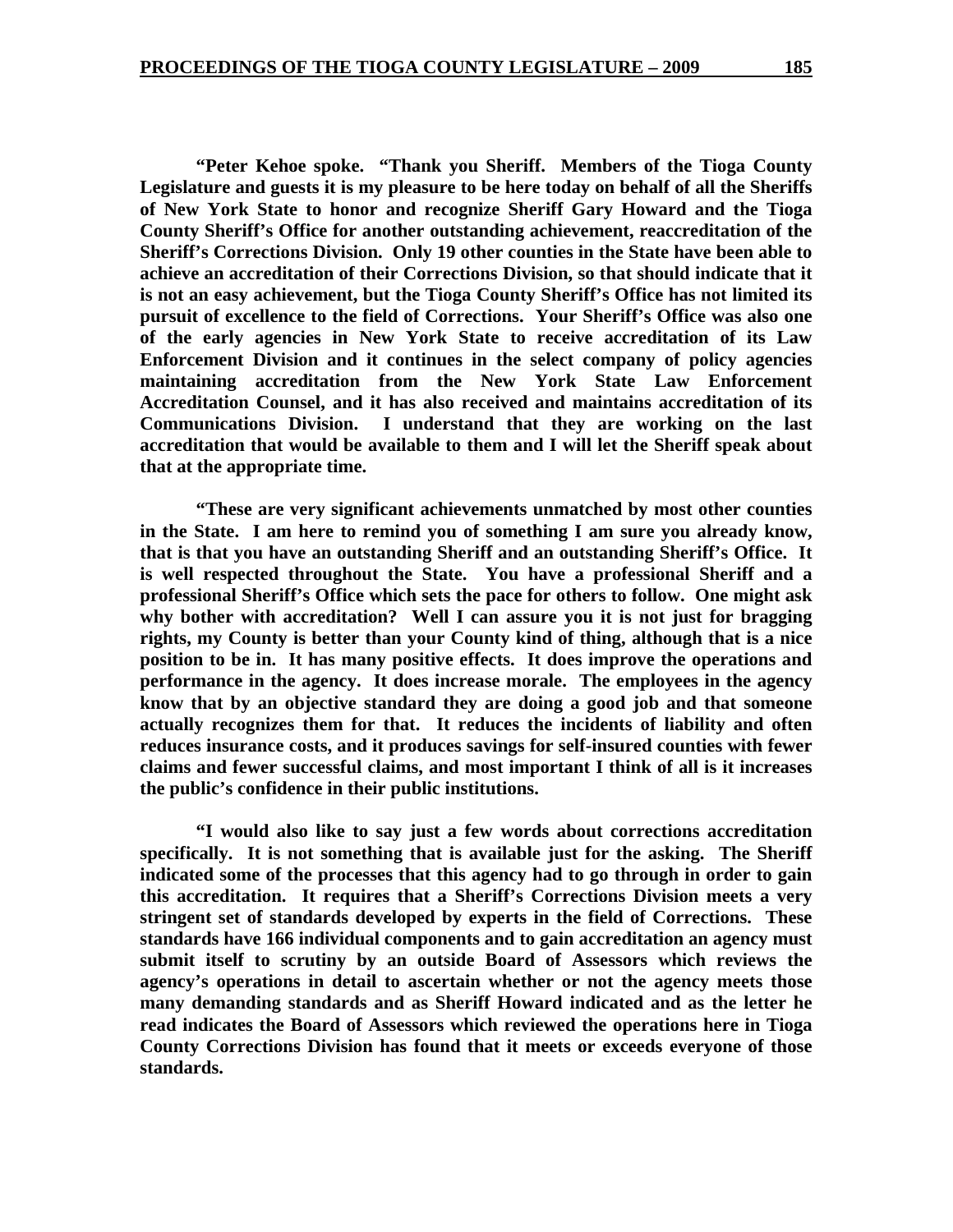**"Congratulations are in order for Sheriff Gary Howard and the men and women of the Tioga County Sherriff's Corrections Division and all the men and women of the Tioga County Sheriff's Office for this accomplishment. I think congratulations are also in order for the Tioga County Legislature and Chairman Weston, Public Safety Committee Chairwoman Sauerbrey for without your financial support and your moral support this achievement and the outstanding service provided by the Sherriff's Office to all the citizens of Tioga County in all the areas of the Sheriff's responsibility would not be possible. I also want to say that congratulations are in order for the citizens of Tioga County because without your support for the Sheriff's Office its many achievements and its statewide reputation as one of the best would not be possible. At this time I would like to present to Sheriff Howard this plaque commemorating this reaccreditation.** 

 **"Of course accreditation does not just happen and the Sheriff has also indicated that one gentleman here did a great deal of work organizing the administrative and the operational details which are necessary in order to demonstrate to the Assessors that this county's Corrections Division is deserving of this accreditation. I would like to present this certificate of recognition to Corrections Officer Terry Sinsabaugh. Again, congratulations to all of you, all of the participants, and all of the players in this great achievement for Tioga County, and I want to thank you Chairman for this opportunity to address you."** 

 **Legislator Huttleston read and presented the following Proclamation on Children's Mental Health Week to Ruth Roberts, Interim Community Services Director:** 

#### **2009 PROCLAMATION**  *Mental Health Awareness Month & Children's Mental Health Week*

**WHEREAS: The citizens of Tioga County value the health and well-being of their families and fellow citizens of Tioga County, and therefore they are proud to support observances of Mental Health Awareness Month and Children's Mental Health Week; and** 

**WHEREAS: There is great hope for resiliency and recovery for both children and adults who experience mental health challenges; and** 

**WHEREAS: Many adults who are managing a serious mental health condition are able to fully participate in their community through employment, education, faithbased groups, civic groups or other community organizations; and** 

**WHEREAS: Tioga County has made a commitment to a community-based system of care that provides opportunities for the promotion of health and recovery; and** 

**WHEREAS: The citizens of Tioga County want each young person to be fully prepared for adulthood with support from their family and community, through access to high quality physical and mental health care, and access to educational opportunities that promote successful transition into adulthood; and**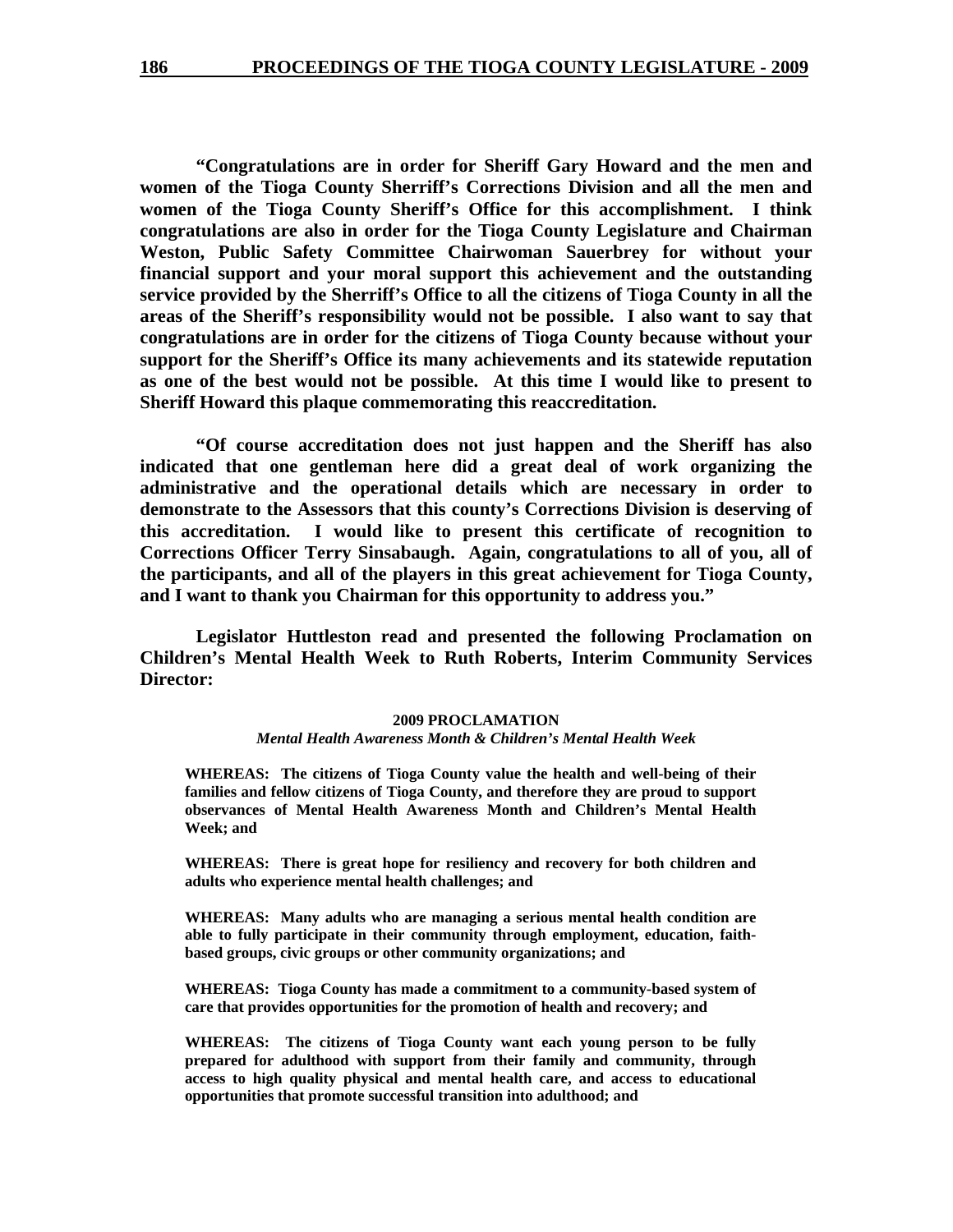**WHEREAS: It is important that children and adolescents, along with their families and communities, learn about the warning signs of mental health challenges and where to obtain necessary assistance and treatment; and** 

**WHEREAS: Almost 21 percent of children and adolescents aged 9 – 17 in the United States have a mental health challenge; nearly 11 percent suffer from a major mental challenge that results in significantly impaired behavior at home, at school, among peers and in the community; 5 percent have extreme functional impairment with their illness; and suicide is the third leading cause of death for individuals aged 15 – 24; and** 

**WHEREAS: Early detection, identification and treatment for children and adolescents can prevent mental health conditions from becoming more serious or long-lasting; and** 

**WHEREAS: All mental health disorders are very real and treatable conditions for adults and children; and** 

**WHEREAS: Individuals experiencing a mental health challenge who choose to work toward recovery demonstrate great strength and courage, and are an inspiration to others; therefore be it** 

**RESOLVED: That the Tioga County Legislature does hereby ask all residents of our county to join in declaring May 2009 as** *Mental Health Awareness Month* **and May 3 – 9, 2009 as** *Children's Mental Health Week* **in Tioga County.** 

 **Ruth Roberts, Interim Community Services Director, spoke. "I just want to take an opportunity to thank the Legislature for this proclamation and raising awareness among Tioga County regarding mental health, mental health issues, those who suffer with more serious conditions, and the importance of prevention, early intervention, and treatment. Thank you very much."** 

 **Legislator Huttleston read and presented the following Proclamation on Elder Abuse Prevention Month to Christie Walker, Adult/Adolescent Supervisor, Department of Social Services:** 

#### **PROCLAMATION**

**WHEREAS: People who are elderly or have disabilities have contributed to the general welfare of Tioga County by helping to preserve customs, convictions, and traditions of many people from diverse backgrounds; and** 

**WHEREAS: These residents are vital and integral members of our society and their wisdom and experience have enriched our lives; and** 

**WHEREAS: The health and well-being of disabled and elderly people in our county should be one of our highest priorities and of concern to all Americans; and**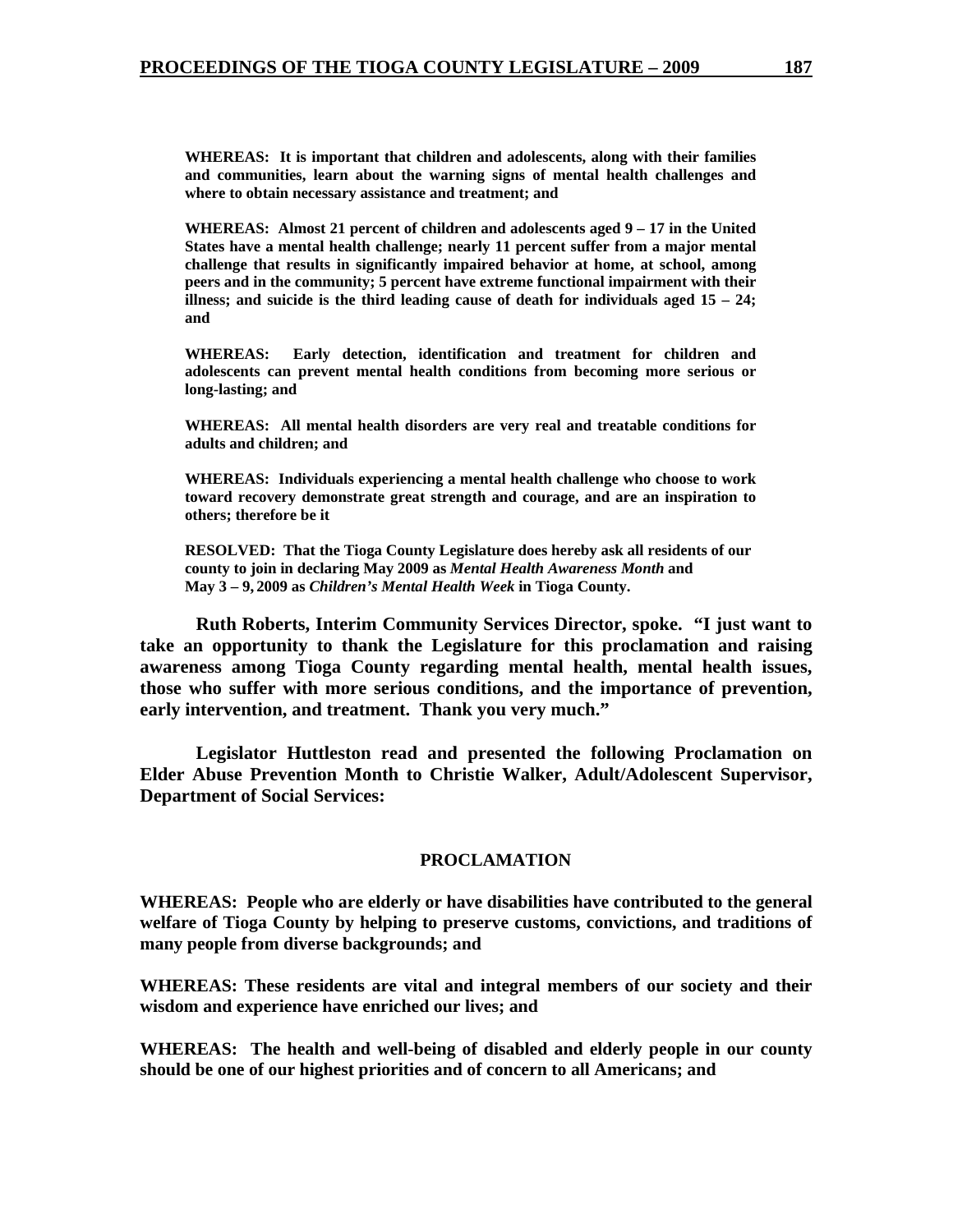**WHEREAS: People who are elderly or have disabilities are among the most important resources of our county, and it is fitting that we recognize the need to protect their health, safety, and rights; and** 

**WHEREAS: Abuse of the elderly and people with disabilities in domestic and institutional settings is a wide-spread problem, affecting hundreds of thousands of people across the country; and** 

**WHEREAS: Elder abuse is underreported because the elderly who are being abused find it very difficult to tell anyone and are usually ashamed and sometimes afraid; and** 

**WHEREAS: Elder abuse happens to men and women of all income levels, all cultural and ethnic groups, whether they are in good health or incapacitated in some way, in poor neighborhoods and in suburbia; and** 

**WHEREAS: Many of the cases investigated by Adult Protective Services in New York involve self-neglect and it is our duty as citizens to reach out to people in need; now therefore** 

**THE TIOGA COUNTY LEGISLATURE does hereby proclaim the month of May 2009 to be** 

#### **Elder Abuse Prevention Month**

**in Tioga County, and urge all citizens to work together to help reduce abuse and neglect of people who are elderly or have disabilities.** 

 **Christie Walker, Adult/Adolescent Supervisor, Department of Social Services, spoke. "The health and safety of people who are elderly or have disabilities should be one of our highest priorities and concerns. Adult Services at Tioga County DSS are available to offer information, assistance, and services in order to allow these individuals to be able to remain safely in the community. These services can include various programs and referrals such as Adult Protective or Preventive Services, Family Type Homes for Adults, Long Term Care Homecare Services, assistance in accessing benefits, and referrals to other community programs such as Department of Health, Mental Health, and Area Agency on Aging.**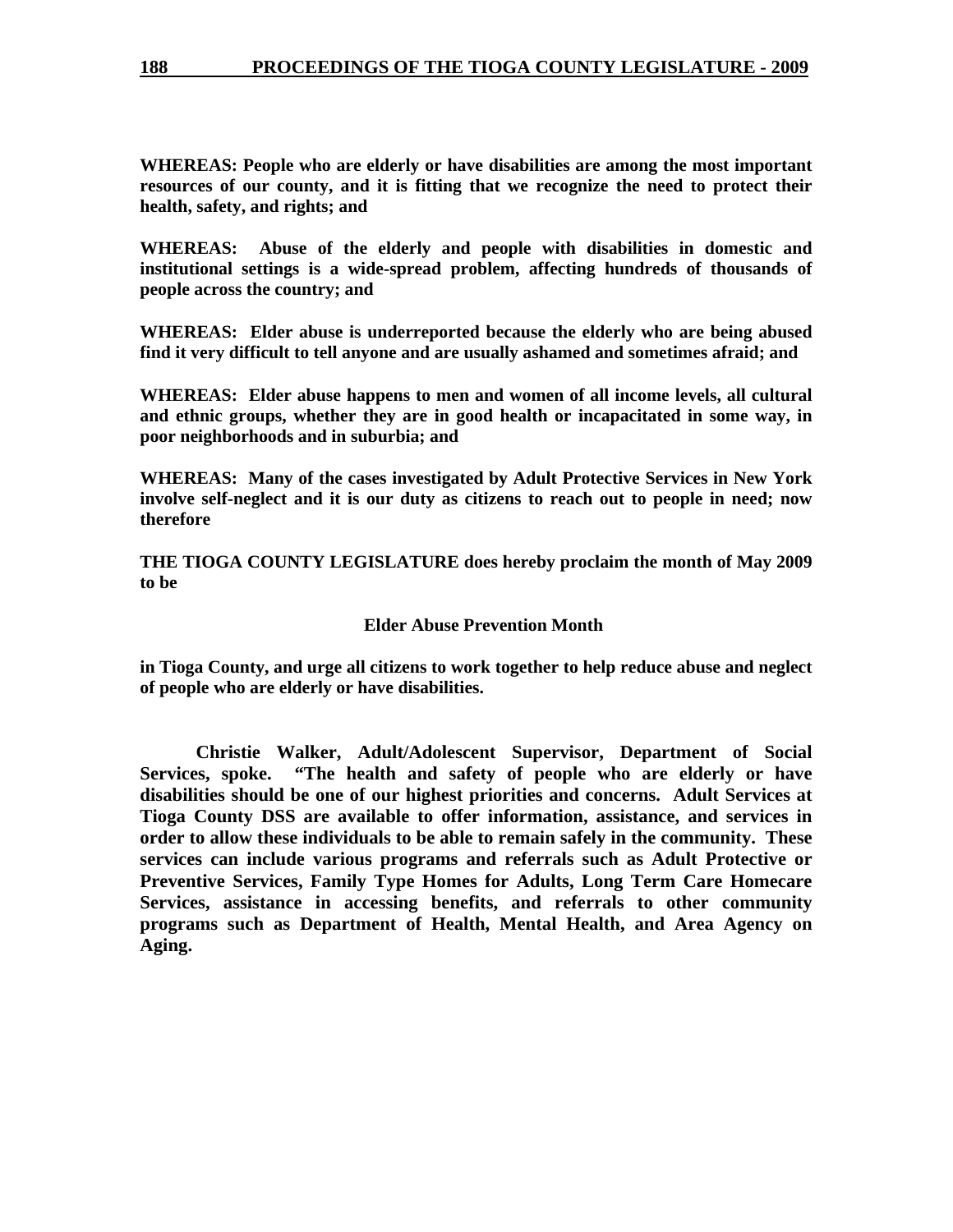**"Caseworkers for Adult Protective Services are in the difficult position of providing services to an individual to eliminate abusive or neglectful situations, yet to also advocate for the clients right to self-determination. I thank the Legislature, my Administration, my Staff, and all the other supportive agencies and individuals who are involved in providing services to the elderly and disabled. The elderly and disabled people deserve our utmost attention and respect. We all must work together to protect their health, safety, and rights, and treat them the way we would hope to be treated ourselves. Thank you."** 

 **Legislator Huttleston read and presented the following Proclamation on Foster Care Recognition Month to Liz Jenkins of the Department of Social Services:** 

#### **PROCLAMATION**

**WHEREAS: The Tioga County foster family serves as a source of love, identity, self-esteem and support for children in Tioga County; and** 

**WHEREAS: There are 40 children in foster care in Tioga County, 25 of these children are in foster homes, and 1 child is in a Glove House Therapeutic foster home; and** 

**WHEREAS: We have 21 certified foster homes, and 14 Glove House Therapeutic foster homes in Tioga County; and** 

**WHEREAS: Numerous public and private agencies work to increase the public's awareness of the needs of children in foster care, and the enduring and valuable contribution of foster parents; and** 

**WHEREAS: It is appropriate to recognize all those who volunteer their talents and energies on behalf of children in foster care, the foster parents who serve these children and the professional staff dedicated to ensuring these children have a stable and safe foster family environment; now therefore** 

**THE TIOGA COUNTY LEGISLATURE does hereby Proclaim May 2009 as** 

### **FOSTER CARE RECOGNITION MONTH**

**in Tioga County and call upon all citizens, community agencies, religious organizations, medical facilities and businesses to increase their participation in our efforts to recognize foster parents in Tioga County.**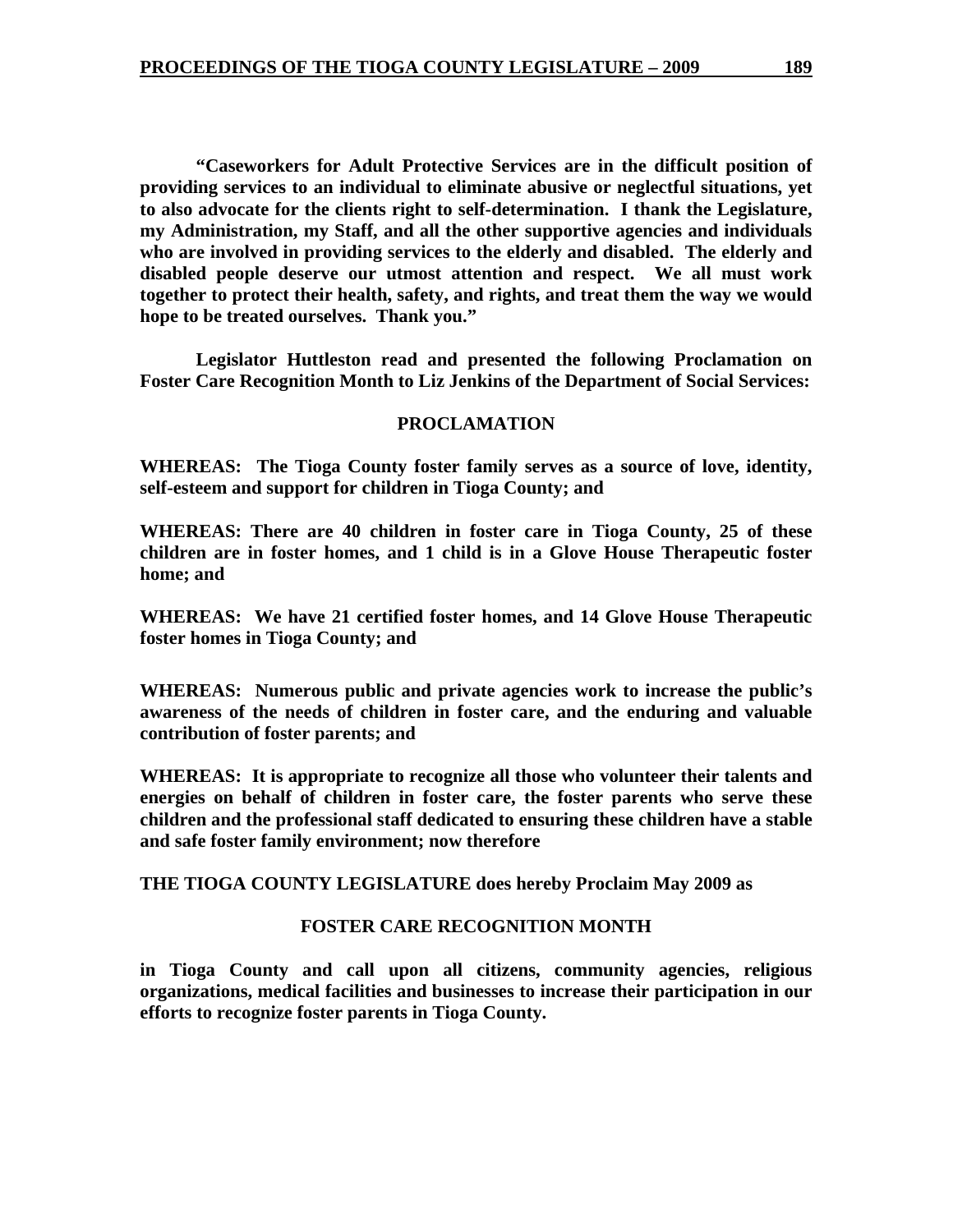**Liz Jenkins from the Department of Social Services spoke. "I wanted to thank the Legislature for this proclamation. As many of you know I have been up here before as a recipient of awards and I come from a CPS background, Child Protective Services. I have since moved to Foster Care and I can clearly say this is a harder job, clearly. People think of Child Protective as being very emotional as is the Foster Care side of it. I do want to recognize two people we have in the audience today, Donna Corbin from Glove House. She heads up the 14 therapeutic homes and we have a foster parent, Kim Tuttle, who is present here today as well, and I want to publicly thank them for all of the work that they do. It is not easy to get a phone call at noon and say can you be ready for a 12-year-old in an hour. It is not easy to get that phone call at 2:00 in the morning and say we just removed a baby can you take that child. I commend them. I do not know how they do it, but it is great that we have these people and any support that we can provide them is well justified. Thank you."** 

 **Chair Weston read and presented the following Proclamations on Older Americans' Month and Senior Citizens' Day, and also on Senior Citizen of the Year to Mary Ellen Gage of Tioga Opportunities:** 

#### **PROCLAMATION**

**WHEREAS: The citizens of Tioga County embrace the opportunity to support the goal of Older Americans Month, the annual observance that gives recognition to the immeasurable contributions made by older citizens throughout our County, State and Nation; and** 

**WHEREAS: Today's seniors are living longer, healthier lives, remaining active in their communities, staying employed longer and often taking an active role in their communities; and** 

**WHEREAS: Senior volunteers are actively involved in a variety of aging services programs, assisting in activities that help their peers maintain their independence; many senior citizens also play key roles in the lives of young people, as well as in a broad spectrum of community endeavors; and** 

**WHEREAS: The more than nine thousand older Americans residing in Tioga County devote their time, energy and wisdom to making the communities throughout New York better places to live; their experiences, knowledge, skills and aspirations are vital to the continued progress of our State and its quality of life; and** 

**WHEREAS: As America grows older, each community must strive to understand and address the evolving challenges and needs of our older citizens and the people who care for them; and**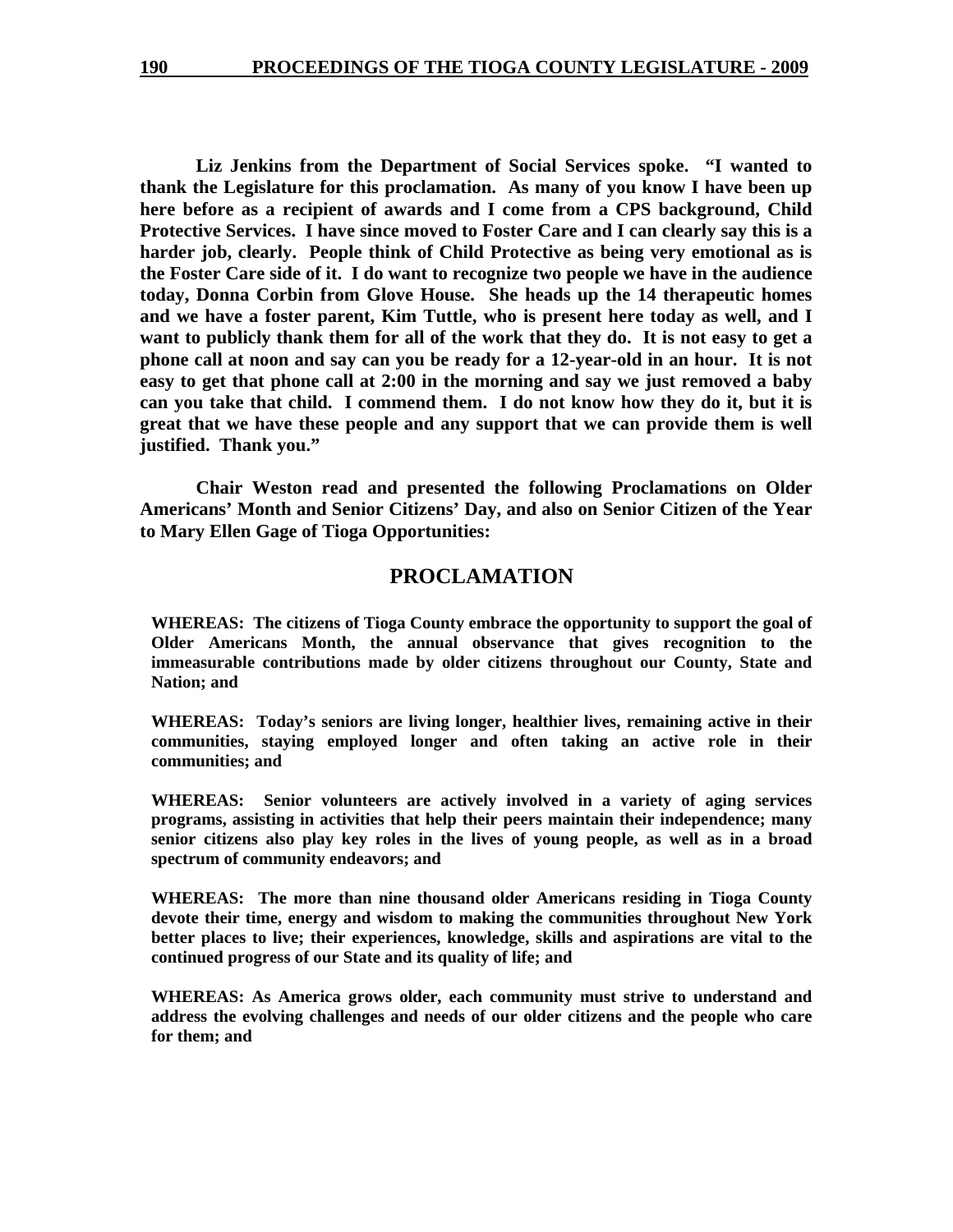**WHEREAS: Our society is dependent upon nurturing, support, and resources shared among generations, and benefits from our mutual efforts to meet the needs of America's older persons and those who love them; and** 

**WHEREAS: It is especially fitting for the citizens of Tioga County to pay special tribute to seniors across this State, Nation and around the world in support of the special events and activities being held during the month of May; now therefore** 

**THE TIOGA COUNTY LEGISLATURE, does hereby proclaim and designate May 2009 as** 

## *OLDER AMERICANS' MONTH*

**And May 20, 2009 as** 

## *SENIOR CITIZENS' DAY*

**in the County of Tioga, New York, and call upon our citizens to take the time to honor older citizens of Tioga County, especially our senior volunteers, for the contributions they have made and continue to make to our society.** 

#### *PROCLAMATION*

**WHEREAS: Mary Edsall is a warm and caring person with an infectious smile and a heart of gold who helps all that come in her path; and** 

**WHEREAS: Mary Edsall was born and raised in Park Ridge, New Jersey, after the death of her first husband she remarried in 1956 and moved to Newark Valley, New York in 1957 where she and her husband bought a small farm and raised animals for their children and for food and began a long tradition of making maple syrup; and** 

**WHEREAS: Mary Edsall is very patient, but maybe that's because she drove school bus for the Newark Valley School District for twenty years and raised three sons and one daughter; and** 

**WHEREAS: Mary Edsall was a 4 H Club Leader whose club, the "Fairfield 4 H ers", was the top club in Tioga County for 8 years; and** 

**WHEREAS: Mary Edsall has belonged to the Fairfield Methodist Church for 52 years where she taught Sunday school and still serves on many committees; and** 

**WHEREAS: Mary Edsall is a member of the P.E.O. Sisterhood, Chapter B Newark Valley and the Red Hat Society that recently held a tea party for the Riverview Manor residents; and** 

**WHEREAS: Mary Edsall makes many cinnamon rolls, 40 dozen annually for the church alone and now they are best known as "Mary Rolls"; and** 

**WHEREAS: Mary Edsall has nine grandchildren and fifteen "greats" who she has baby sat over the years and still does, and in her spare time enjoys reading, crocheting and traveling; and**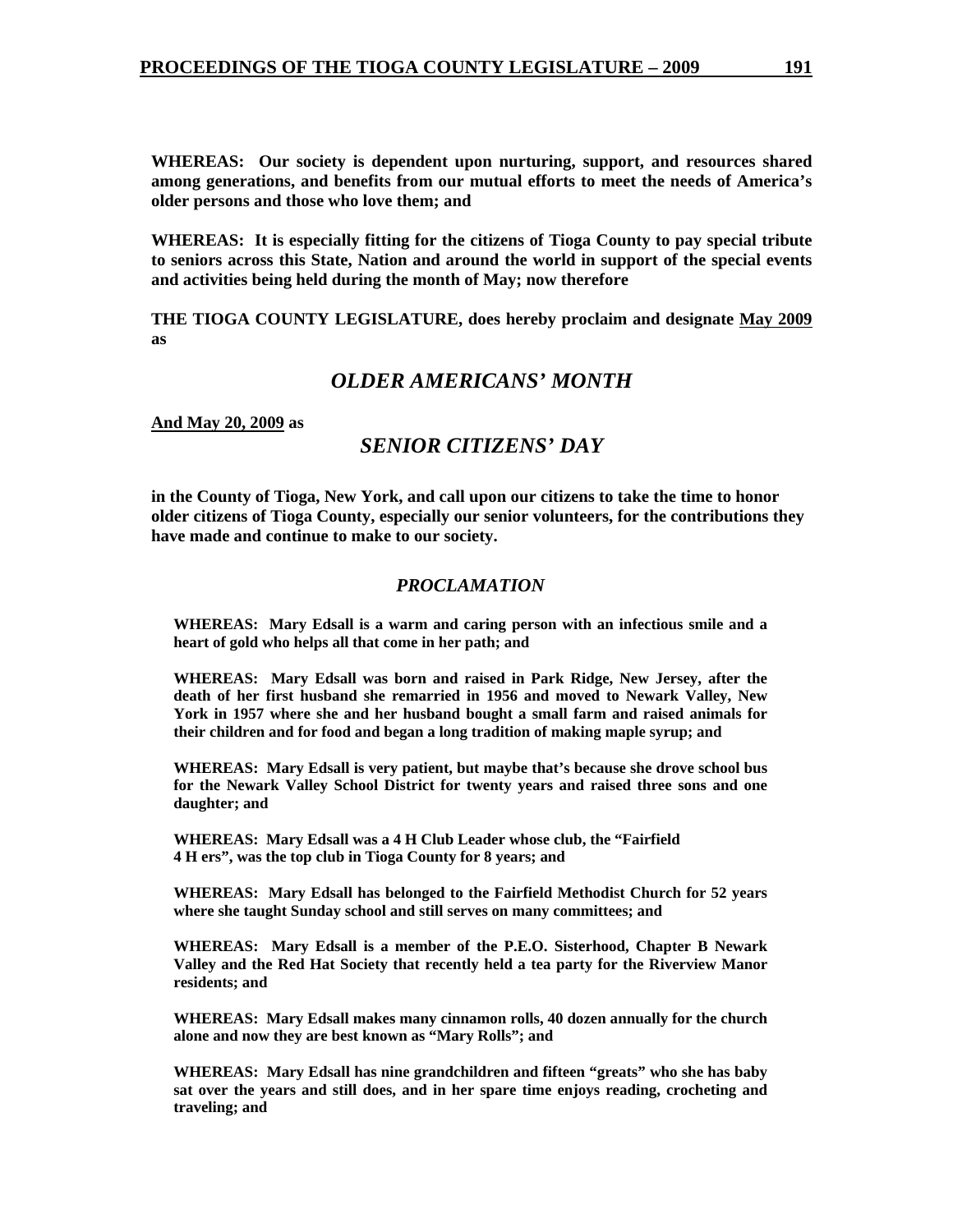**WHEREAS: Mary Edsall now lives at Long Meadow Senior Apartments where she looks out for and is always willing to help her neighbors; and** 

**WHEREAS: Mary Edsall has been selected as the 2009 Senior Citizen of the Year in Tioga County; now therefore** 

**THE TIOGA COUNTY LEGISLATURE does hereby proclaim and designate May 20, 2009** 

#### *MARY EDSALL DAY*

**In the County of Tioga, New York, and commend this observance to our citizens.** 

 **Mary Ellen Gage from Tioga Opportunities spoke. "Thank you. I do not have very much to say except on behalf of the more than 9000 citizens in Tioga County I want to thank the Legislature for your continued support of our programs with your financial and verbal support. Thank you."** 

 **Chris Bonner had privilege of the floor. "Can the Federal Government order the States or the County to do its bidding for them or to do what they want? The answer to that question is vote yes and vote no. It all depends on if you contract with them. It is called money which everybody is out to get. A Supreme Court Decision "Wickett versus Philberg" states "What the Federal Government finances the Federal Government controls." If you want to give your County away watch what you are voting for with your yeas and your nays because like the little spider gets the fly in the web, they get you in there with this bread, money, your goose is cooked. I am going to tell you that right now and that is what is wrong with this Country today.** 

 **"Now I am going to give you how they do it. It is called an adhesion contract which can be looked up in any legal dictionary and it is defined as follows: "A contract so heavily restricted of one party while none restricted to others. The doubts arise as its representation as a voluntary and uncoerced agreement. Implies and graves irregularity of bargaining powers." The concert often arises in the context of standard form printed contracts." In other words you go to the legal store you can get any contract you want. It is all wrote out for lawyers and it is going to favor you unless you put an addendum in it. Prepared by one body and submitted to the other on a take it or leave it basis. Now I am going to close this with a bible quote. It is Hosea 4:6. "My people are destroyed for lack of knowledge."**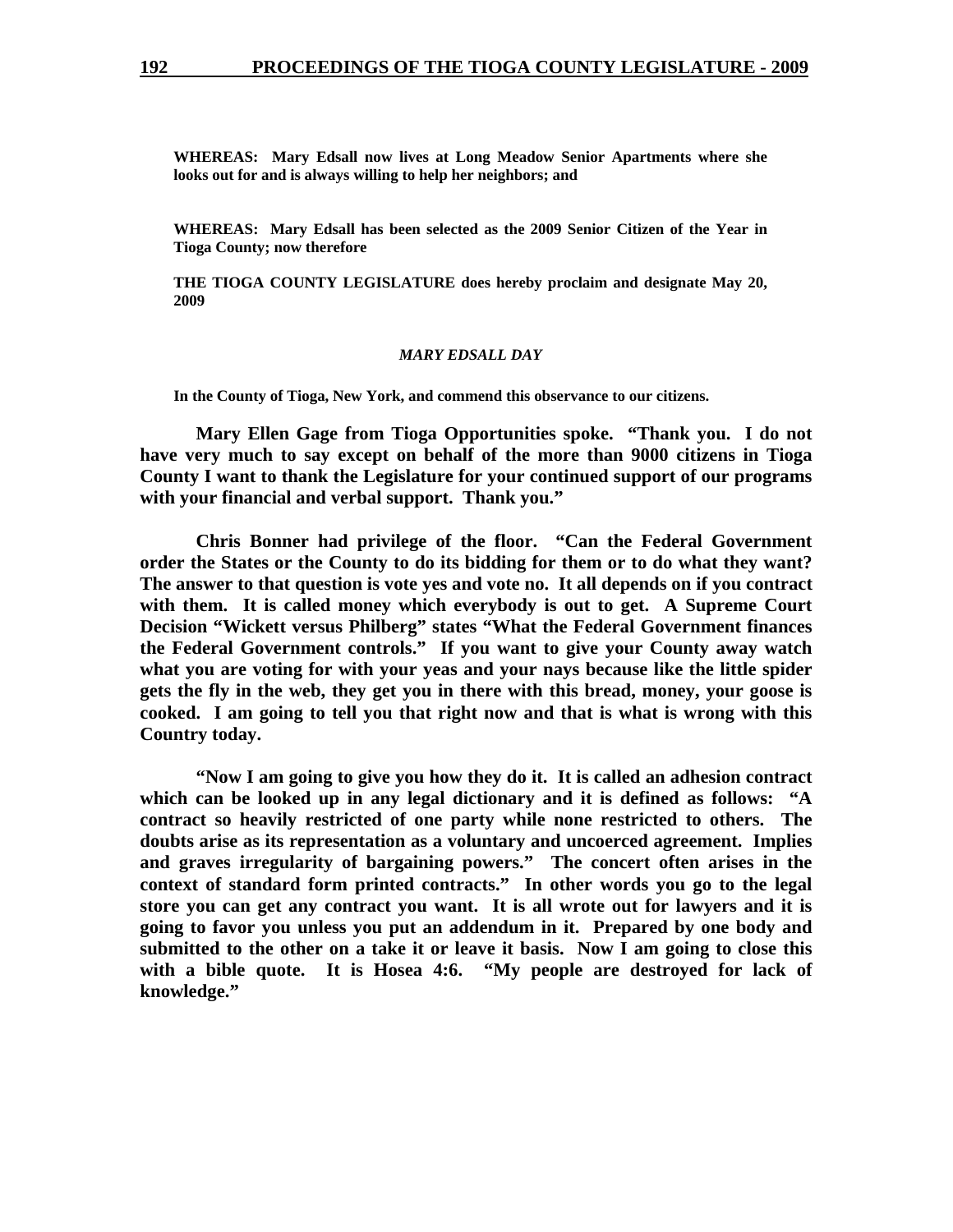| <u>Code</u> | <b>Description</b>                        | <b>Equipment</b> | <b>Expense</b> |
|-------------|-------------------------------------------|------------------|----------------|
| A1010       | <b>Legislative Board</b>                  |                  | 414.56         |
| A1165       | <b>District Attorney</b>                  |                  | 3,356.68       |
| A1170       | <b>Public Defender</b>                    |                  | 1,529.56       |
| A1172       | <b>Assigned Counsel</b>                   |                  | 14,727.79      |
| A1185       | <b>Medical Examiners/Coroners</b>         |                  | 3,951.94       |
| A1325       | <b>Treasurer</b>                          |                  | 673.08         |
| A1355       | <b>Assessments</b>                        |                  | 2,250.00       |
| A1362       | <b>Tax Advertising and Expense</b>        |                  | 173.04         |
| A1410       | <b>County Clerk</b>                       |                  | 9,796.77       |
| A1411       | <b>Department of Motor Vehicles</b>       |                  | 3,184.04       |
| A1420       | Law                                       |                  | 31.78          |
| A1430       | <b>Personnel</b>                          |                  | 1,453.07       |
| A1450       | <b>Elections</b>                          |                  | 295.43         |
| A1460       | <b>Records Management</b>                 |                  | 218.80         |
| A1460.41    | <b>Records Management</b>                 |                  | 11,123.91      |
| A1490       | <b>Public Works Administration</b>        |                  | 556.00         |
| A1620       | <b>Buildings</b>                          |                  | 60,956.72      |
| A1680       | <b>Information Technology</b>             |                  | 38,447.56      |
| A2960       | <b>Education of Handicapped Children</b>  |                  | 215,784.62     |
| A3020       | <b>Public Safety Comm E911</b>            |                  | 677.57         |
| A3110       | <b>Sheriff</b>                            | 5,020.27         | 13,785.62      |
| A3110.41    | <b>Sheriff-Court Attendants</b>           |                  | 2,358.36       |
| A3140       | <b>Probation</b>                          | 240.00           | 287.75         |
| A3142       | <b>Alternatives to Incarceration</b>      |                  | 1,421.00       |
| A3146       | <b>Sex Offender Program</b>               |                  | 8,766.67       |
| A3150       | Jail                                      |                  | 46,086.76      |
| A3315       | <b>Special Traffic Programs</b>           | 8,400.00         | 1,310.00       |
| A3410       | <b>Fire</b>                               | 44.09            | 7,233.24       |
| A3552       | <b>EMO</b> Grant                          | 1,158.72         |                |
| A3640       | <b>Emergency Mgmt Office</b>              |                  | 216.36         |
| A3650       | <b>EMO WMD Grant C837960</b>              | 1,016.28         |                |
| A3653       | <b>EMO Grant Education</b>                | 2,522.00         |                |
| A4010       | <b>Public Health Nursing</b>              | 530.00           | 43,489.30      |
| A4011       | <b>Public Health Administration</b>       | 32.90            | 18,166.41      |
| A4012       | <b>Public Health Education</b>            | 148.50           | 3,654.50       |
| A4042       | <b>Rabies Control</b>                     |                  | 503.30         |
| A4044       | <b>Early Intervention</b>                 | 186.00           | 57,532.45      |
| A4053       | <b>Preventive/Primary Health Services</b> |                  | 994.81         |
| A4054       | <b>Preventive Dental Services</b>         |                  | 2,708.80       |
| A4062       | <b>Lead Poisoning Program</b>             |                  | 1,225.58       |
| A4064       | <b>Managed Care-Dental Services</b>       |                  | 16,976.18      |
|             |                                           |                  |                |

**The list of audited bills was submitted and is summarized as follows:**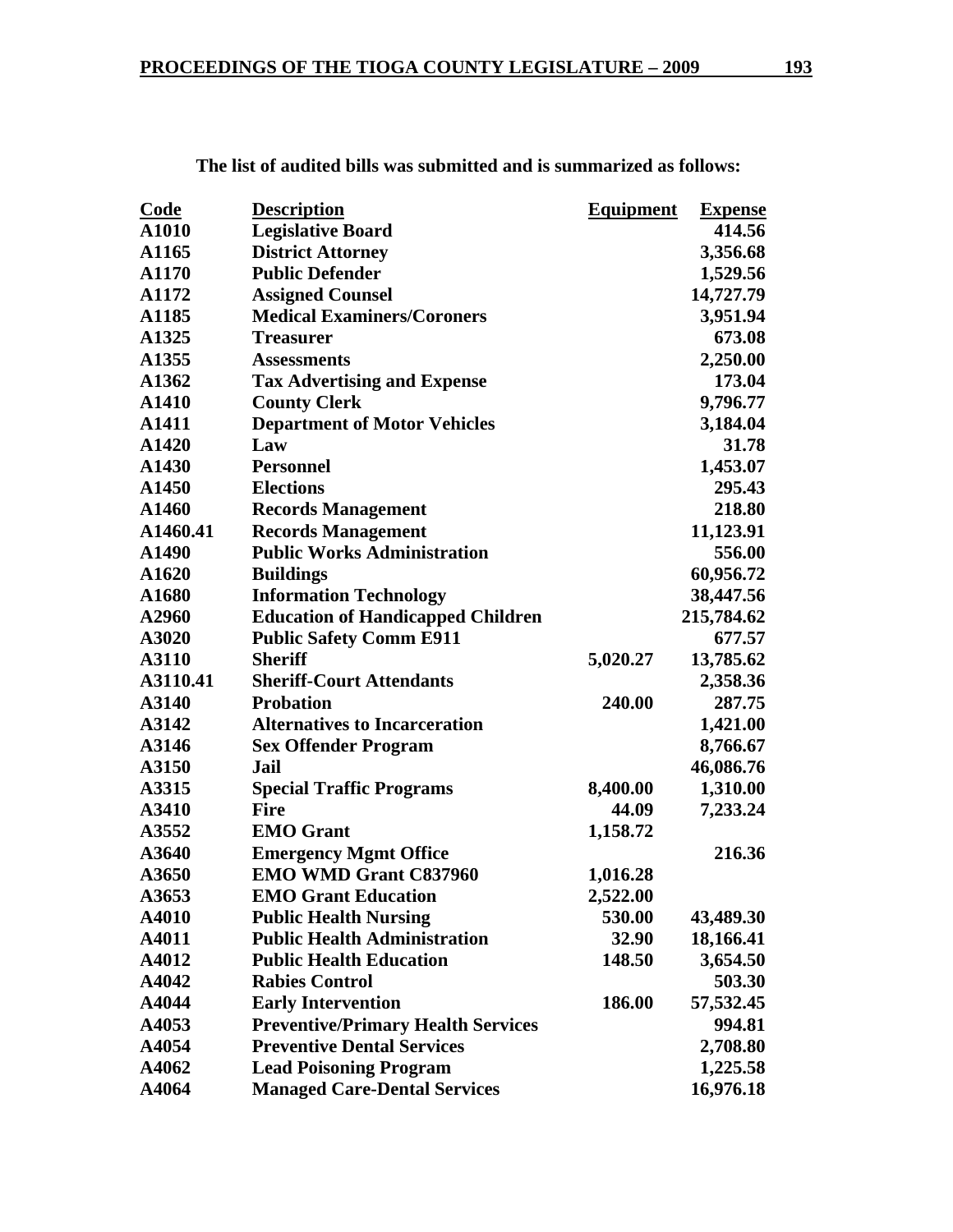| A4070               | <b>Disease Control</b>                |        | 2,395.99     |
|---------------------|---------------------------------------|--------|--------------|
| A4090               | <b>Environmental Health</b>           |        | 7,436.54     |
| A4210               | <b>Alcohol and Drug Services</b>      |        | 21,913.73    |
| A4211               | <b>Council on Alcoholism</b>          |        | 9,923.66     |
| A4309               | <b>Mental Hygiene Co Admin</b>        |        | 8,945.24     |
| A4310               | <b>Mental Health Clinic</b>           |        | 68,181.14    |
| A4315               | <b>Mental Retardation</b>             |        | 20,621.24    |
| A4320               | <b>Crisis Intervention Services</b>   |        | 30,144.42    |
| A4321               | <b>Intensive Case Management</b>      |        | 1,622.10     |
| A5630               | <b>Bus Operations</b>                 |        | 15,707.44    |
| A6010               | <b>Social Services Administration</b> | 350.00 | 63,417.26    |
| A6422               | <b>Economic Development</b>           |        | 776.41       |
| A6510               | <b>Veterans' Service</b>              |        | 63.00        |
| A6610               | <b>Sealer Weights/Measures</b>        |        | 175.90       |
| A7510               | <b>Historian</b>                      |        | 480.00       |
| A9060               | <b>Health Insurance</b>               |        | 703.82       |
|                     | <b>SOLID WASTE FUND</b>               |        | 77,775.91    |
|                     | <b>COUNTY ROAD FUND</b>               |        | 32,587.93    |
|                     | <b>SPECIAL GRANT FUND</b>             |        | 10,110.02    |
|                     | <b>CONSOLIDATED HEALTH FUND</b>       |        | 730,547.26   |
| <b>CAPITAL FUND</b> |                                       |        | 113,797.80   |
|                     | <b>LIABILITY INSURANCE FUND</b>       |        | 289.50       |
|                     | <b>WORKERS' COMP</b>                  |        | 37,610.28    |
| <b>GRAND TOTAL</b>  |                                       | \$     | 1,871,195.36 |

**Legislator Oberbeck made a motion to approve the minutes of April 14, 2009, seconded by Legislator McEwen, and carried.** 

**Committee meeting reports are on file in the Legislative Clerk's Office and may be procured there by any interested person.** 

#### **REFERRED TO: FINANCE COMMITTEE**

### **RESOLUTION NO. 154-09** *ERRONEOUS ASSESSMENT TOWN OF RICHFORD*

 **Adoption moved by Legislator McEwen, Seconded by Legislator Huttleston.** 

**WHEREAS: An application for corrected tax roll indicates that property #113 assessed to Edward R Evenson on the 2008 tax roll of the Town of Richford is erroneous in that a house on the property burned in May of 2006 and the assessment was never lowered to reflect the \$20,500 reduction; and**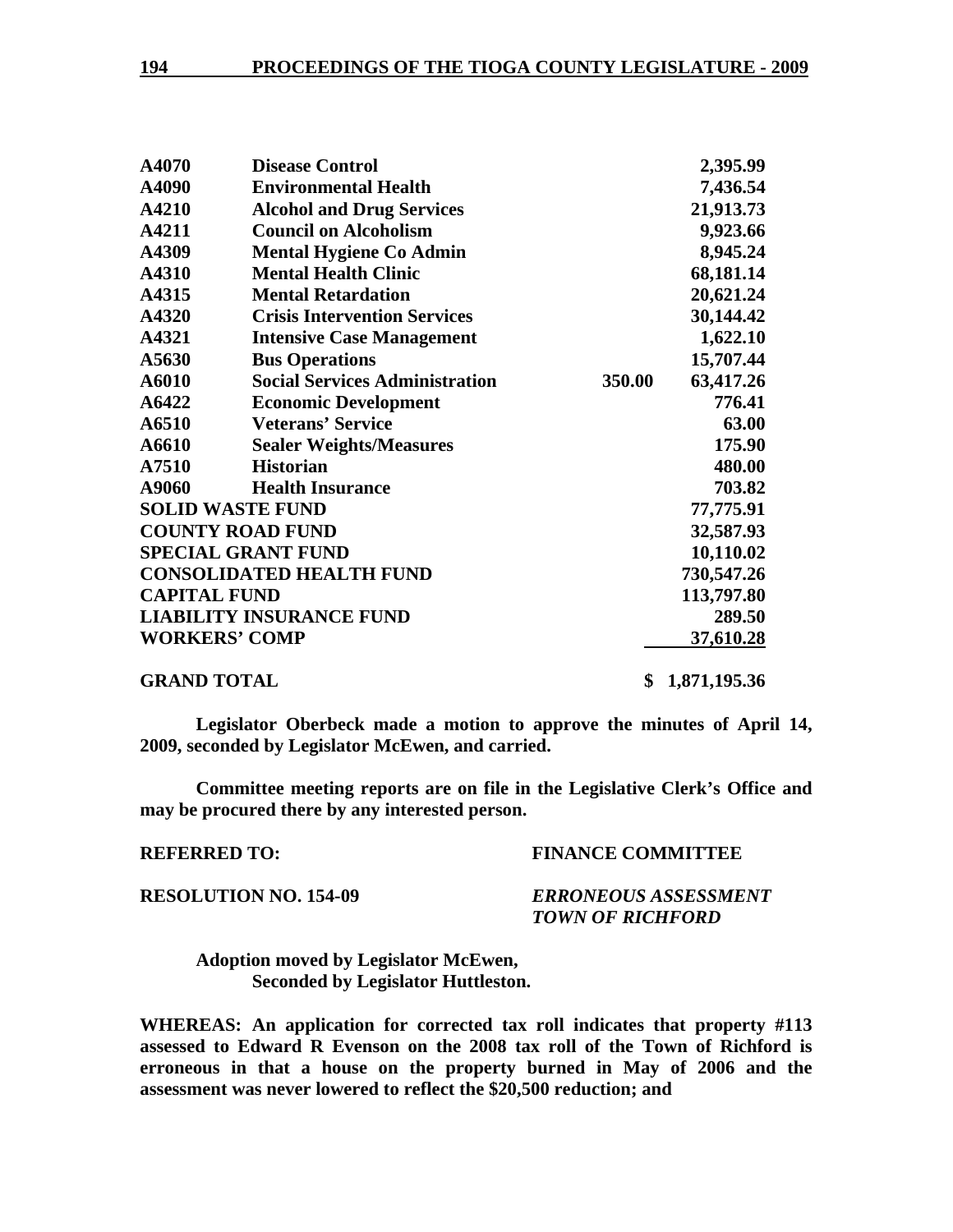**WHEREAS: The 2008 property taxes for property no. 113 in the Town of Richford were paid on 1/29/08; be it therefore** 

**RESOLVED: That taxable value on property no. 113 in the Town of Richford be lowered from \$51,000 to \$30,500 and a refund of \$348.65 be issued to Edward R Evenson for overpayment of the 2008 taxes; and be it further** 

**RESOLVED: That the erroneous amount of \$191.92 be charged back to the Town of Richford and the erroneous fire tax of \$26.74 be charged back to the Richford Fire District; and be it further** 

**RESOLVED: That the erroneous solid waste tax of \$7.16 be charged back to the Solid Waste Fund; and be it further** 

**RESOLVED: That the erroneous county tax and penalty amount of \$122.83 be charged to the proper account in the records of the County Treasurer** 

> **Roll Call: Ayes 09 Noes 00 Absent 00 CARRIED**

### **REFERRED TO: FINANCE COMMITTEE**

**RESOLUTION NO. 155-09** *ERRONEOUS ASSESSMENT TOWN OF RICHFORD* 

 **Adoption moved by Legislator McEwen, Seconded by Legislator Huttleston.** 

**WHEREAS: An application for corrected tax roll indicates that property #113 assessed to Edward R Evenson on the 2009 tax roll of the Town of Richford is erroneous in that a house on the property burned in May of 2006 and the assessment was never lowered to reflect the \$20,500 reduction; and** 

**WHEREAS: The 2009 property taxes for property no. 113 in the Town of Richford were paid to the Town of Richford tax collector on 1/15/09; be it therefore** 

**RESOLVED: That taxable value on property no. 113 in the Town of Richford be lowered from \$51,000 to \$30,500 and a refund of \$340.55 be issued by the Town of Richford to Edward R Evenson for overpayment of the 2009 taxes; and be it further**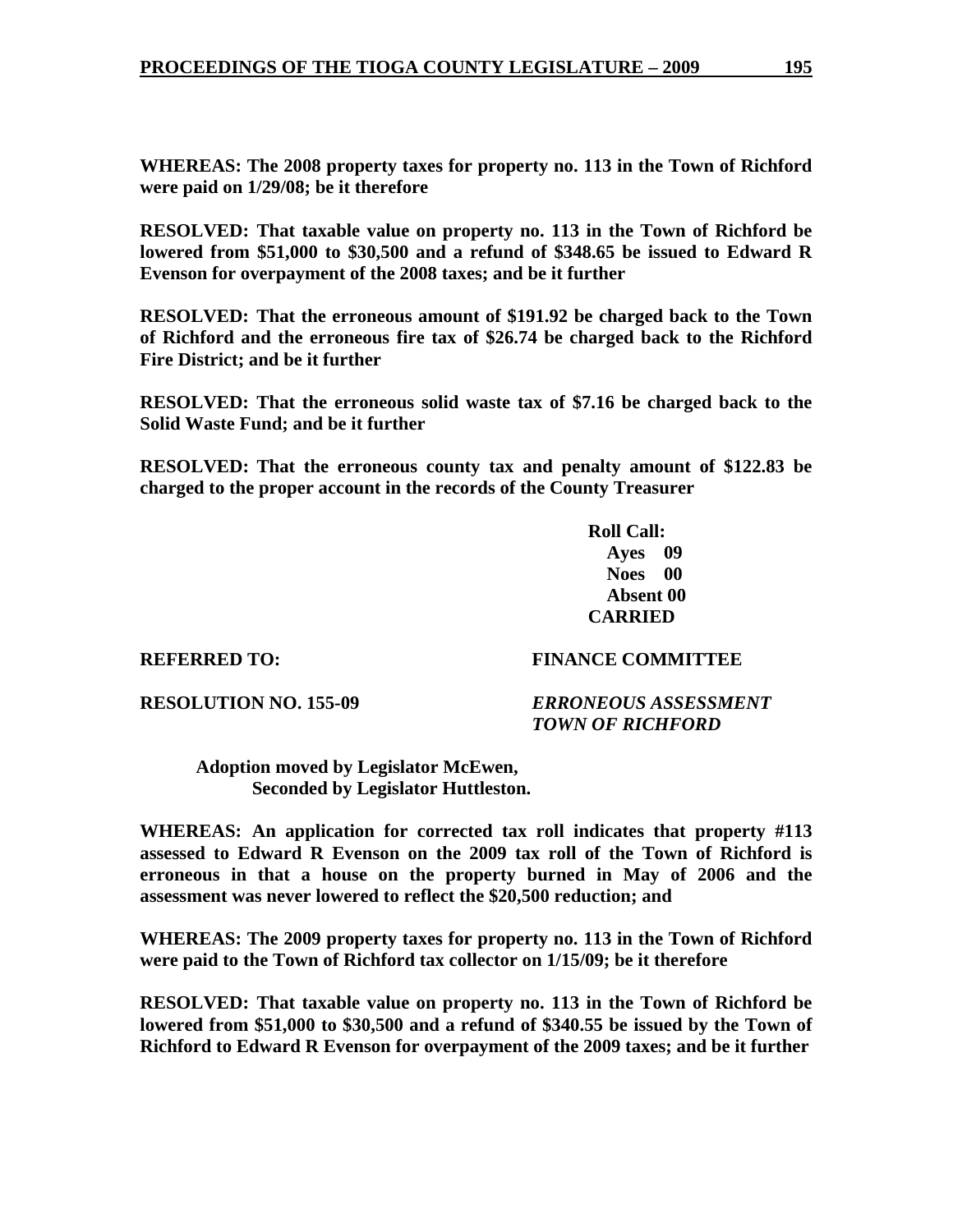**RESOLVED: That the erroneous amount of \$184.02 be charged back to the Town of Richford and the erroneous fire tax of \$30.70 be charged back to the Richford Fire District; and be it further** 

**RESOLVED: That the erroneous solid waste tax of \$7.01 be charged back to the Solid Waste Fund; and be it further** 

**RESOLVED: That the erroneous county tax and penalty amount of \$118.82 be charged to the proper account in the records of the County Treasurer** 

> **Roll Call: Ayes 09 Noes 00 Absent 00 CARRIED**

**REFERRED TO: ED&P COMMITTEE** 

**RESOLUTION NO. 156-09** *APPOINT MEMBER TO THE* 

 *TIOGA COUNTY PLANNING BOARD* 

 **Adoption moved by Legislator McEwen, seconded by Legislator Monell.** 

**WHEREAS: The Board representative from the Town of Newark Valley, Betty Thompson, has resigned; and** 

**WHEREAS: The Town of Newark Valley Board has found and recommends Heidi Mann who is willing to serve in this position; therefore be it** 

**RESOLVED: That the Tioga County Legislature appoints Heidi Mann to serve the remainder of Betty Thompson's unexpired term on the Tioga County Planning Board from 5/12/09 to 12/31/11.** 

 **On roll call vote on the above resolution, seven members voted Aye, Legislators Oberbeck and Roberts voting no, and the resolution was adopted.**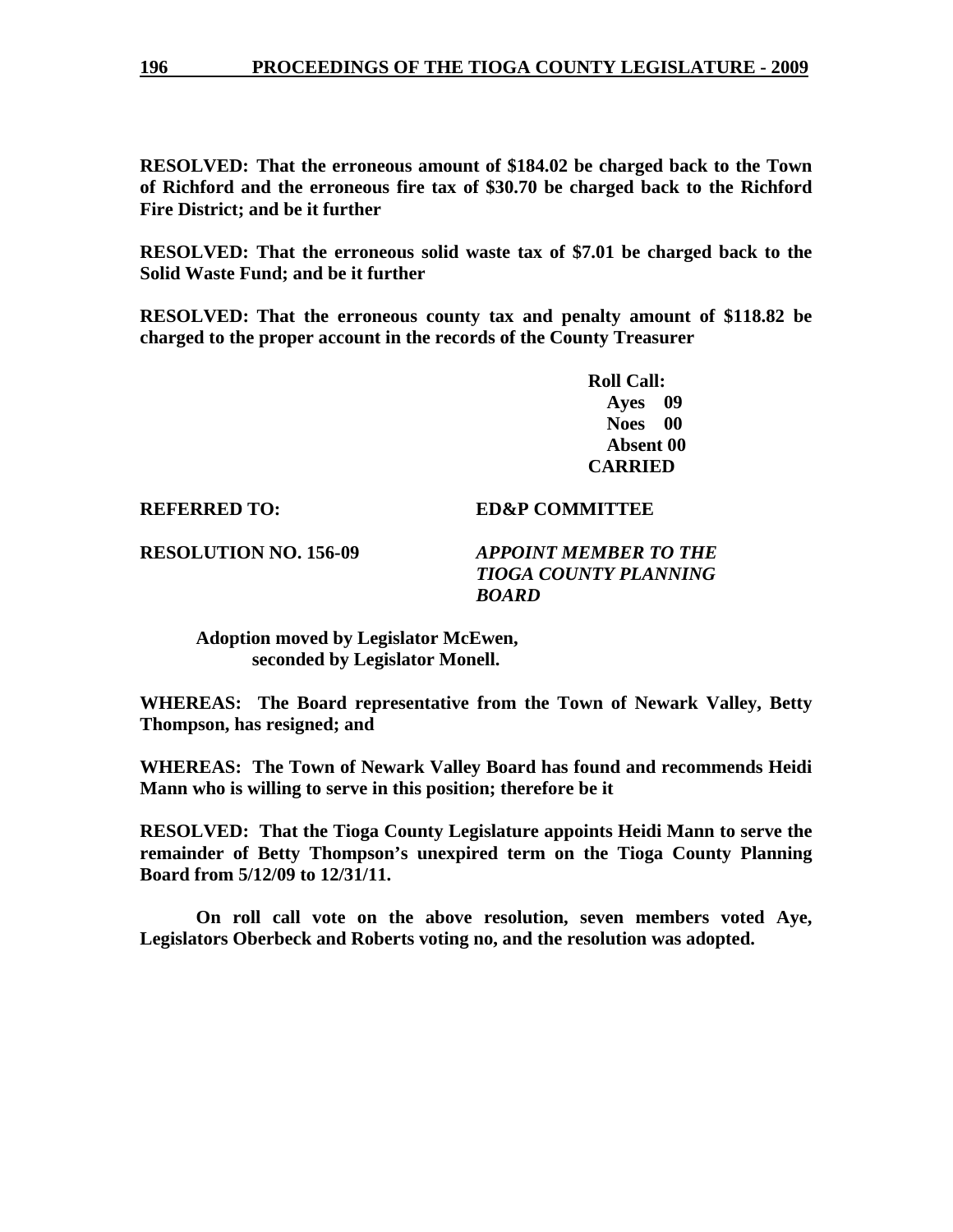**REFERRED TO: ED&P COMMITTEE** 

**RESOLUTION NO. 157-09** *APPOINT MEMBER TO THE* 

 *TIOGA COUNTY PLANNING BOARD* 

## **Adoption moved by Legislator Roberts, seconded by Legislator Monell.**

**WHEREAS: The Board representative from the Town of Owego, Wendy Walsh, has resigned; and** 

**WHEREAS: The Town of Owego Board has found and recommends Jason Rieg who is willing to serve in this position; therefore be it** 

**RESOLVED: That the Tioga County Legislature appoints Jason Rieg to serve the remainder of Wendy Walsh's unexpired term on the Tioga County Planning Board from 5/12/09 to 12/31/09.** 

 **CARRIED** 

## **REFERRED TO: PUBLIC SAFETY COMMITTEE**

| <b>RESOLUTION NO. 158 -09</b> | <b>APPOINT MEMBERS TO</b>   |
|-------------------------------|-----------------------------|
|                               | <b>TRAFFIC SAFETY BOARD</b> |
|                               | <b>STOP DWI DEPARTMENT</b>  |

 **Adoption moved by Legislator Sullivan, seconded by Legislator Roberts.** 

**RESOLVED: That the following members be reappointed to the Traffic Safety Board for a term as follows:** 

| <b>TITLE</b>                                      | <b>TERM</b>        |
|---------------------------------------------------|--------------------|
| <b>Tioga County Sheriff or designee</b>           | $4/1/09 - 3/31/10$ |
| <b>Gerald Hyatt-County Rep</b>                    | $4/1/09 - 3/31/10$ |
| <b>Tioga County Emergency Management Director</b> | $4/1/09 - 3/31/10$ |

 **CARRIED**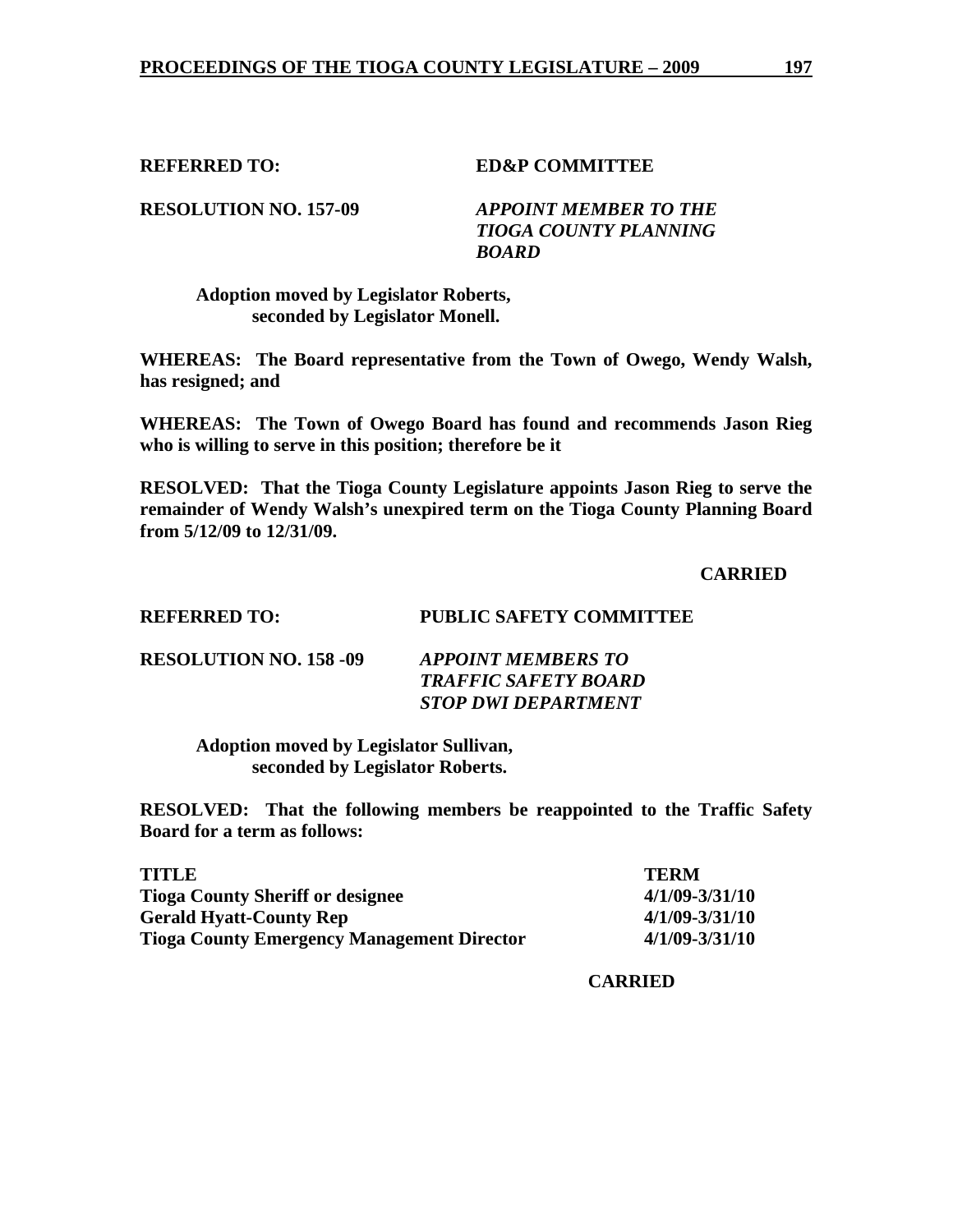## **REFERRED TO: ED&P COMMITTEE PUBLIC WORKS COMMITTEE**

**RESOLUTION NO. 159-09** *APPROVAL OF 2008 - 2009 MS4 STORMWATER ANNUAL REPORT* 

 **Adoption moved by Legislator Roberts, seconded by Legislator McEwen.** 

**WHEREAS: The Tioga County Legislature, as per resolution 115-03, submitted a Notice of Intent (NOI) to NYS DEC pursuant to NYS Environmental Conservation Law Article 17, Titles 7 and 8 and Article 70 for and is now covered under Municipal Separate Stormwater Sewer Systems (MS4) SPDES Permit No. GP-08- 002 as SPDES ID No. NYR20A047; and** 

**WHEREAS: The MS4 permit requires that an annual report be prepared detailing stormwater activities conducted during the year and recommends that said report be presented at an open meeting to solicit comments from the public and then submitted to NYS DEC by June 1 of each year; and** 

**WHEREAS: Tioga County, through the Broome-Tioga Stormwater Coalition, has prepared such report detailing accomplishments during the 2008 – 2009 reporting year and the Tioga County Legislature held a public hearing on May 7th, 2009 at which the annual report was presented, public comment was solicited and those comments have been incorporated into the annual report; therefore be it** 

**RESOLVED: That the Tioga County Legislature hereby approves the Tioga County 2008 - 2009 MS4 Stormwater Annual Report and authorizes the Chair of the Legislature to sign said report and submit it to NYS DEC.** 

 **CARRIED** 

### **REFERRED TO: INFORMATION TECHNOLOGY/LAW**

### **RESOLUTION NO. 160–09** *AUTHORIZE TOWER SITE AGREEMENT*

 **Adoption moved by Legislator Monell, seconded by Legislator McEwen.** 

**WHEREAS: The County and Plexicomm, LLC have entered into an agreement to allow the installation of a wireless internet antenna on the Spaulding Hill Tower; and**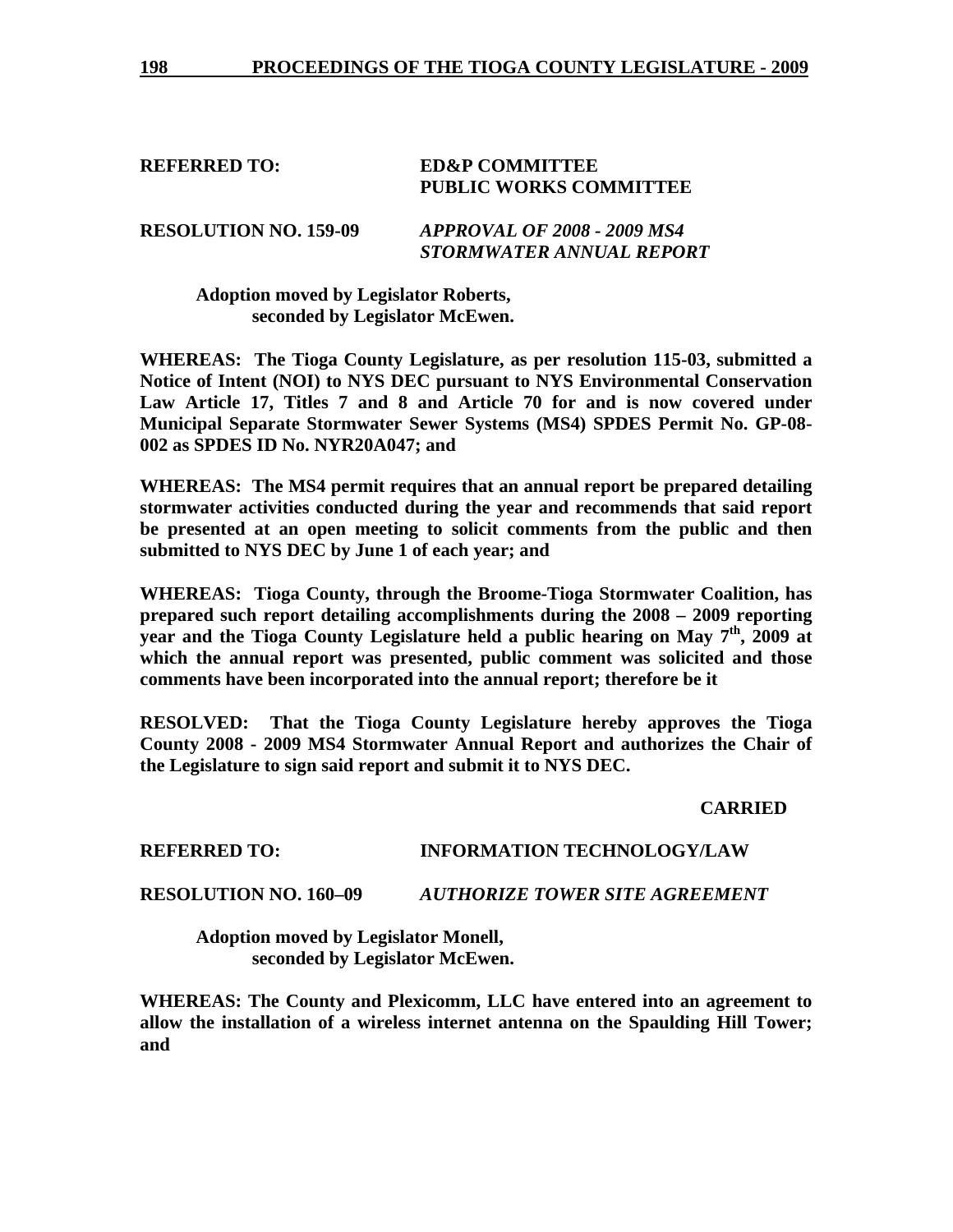**WHEREAS: Plexicomm, LLC has requested permission to install such an antenna, which installation will not affect the use of the Tower by the County and will not involve any structural modification thereto; and** 

**WHEREAS: The County is agreeable to allow such installation at a cost of \$450.00 every three months; therefore be it** 

**RESOLVED: That upon approval by the County Attorney as to form, the Chair of the Tioga County Legislature is authorized to execute an Agreement authorizing the installation of a wireless internet service antenna on the Spaulding Hill Tower to Plexicomm, LLC at a cost of \$450.00 every three months.** 

> **Roll Call: Ayes 09 Noes 00 Absent 00 CARRIED**

 **FINANCE COMMITTEE** 

**REFERRED TO: ED&P COMMITTEE** 

**RESOLUTION NO. 161–09** *AUTHORIZE DISBURSEMENT OF HUD CDBG REVOLVING LOAN FUNDS TO TIOGA COUNTY INDUSTRIAL DEVELOPMENT AGENCY (TCIDA) FOR DOUBLE AUGHT LUMBER* 

**Adoption moved by Legislator Roberts, seconded by Legislator Sullivan.** 

**WHEREAS: Tioga County and the Tioga County Industrial Development Agency (TCIDA) entered into a Small Cities Community Development Block Grant Program Subrecipient Agreement for a revolving loan program funded by the settlement proceeds with Howland Brothers Co., Inc. and others; and** 

**WHEREAS: The Legislature needs to authorize the Treasurer to disburse funds from the settlement account to the TCIDA prior to each and every disbursing of loan proceeds; and** 

**WHEREAS: The TCIDA has certified to Tioga County that the loan applicant, Double Aught Lumber, has satisfied all of the requirements which are conditions precedent to the execution of loan documents and the disbursement of loan proceeds in the sum of \$200,000; and**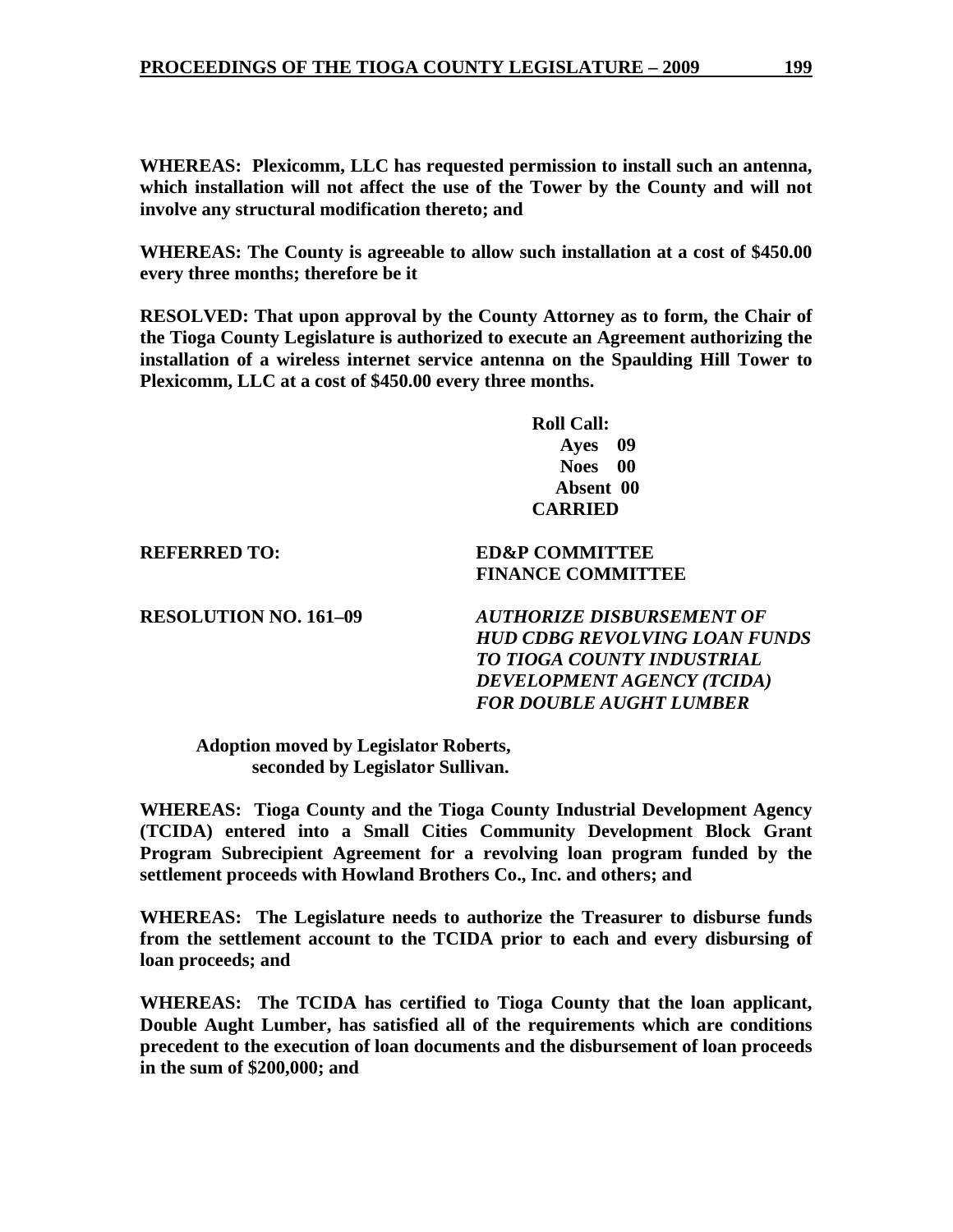**WHEREAS: The Department of Economic Development and Planning has reviewed and approved the certification and the required checklist of conditions precedent to execution of loan documents and disbursement of funds in the sum of \$200,000; therefore be it** 

**RESOLVED: That the Tioga County Legislature authorizes the Treasurer to disburse the sum of \$200,000 from the HUD CDBG account number CE8668.40 to the TCIDA to be loaned to Double Aught Lumber and utilized according to the Small Cities Community Development Block Grant Program Subrecipient Agreement.** 

> **Roll Call: Ayes 09 Noes 00 Absent 00 CARRIED**

## **REFERRED TO: HEALTH & HUMAN SERVICES COMMITTEE FINANCE COMMITTEE**

| <b>RESOLUTION NO. 162-09</b> | <b>APPROPRIATIONS OF FUNDS</b> |
|------------------------------|--------------------------------|
|                              | <b>SOCIAL SERVICES</b>         |

 **Adoption moved by Legislator Huttleston, seconded by Legislator Monell.** 

**WHEREAS: Additional funding has been requested by and awarded to Tioga County Department of Social Services from the Office of Temporary and Disability Assistance for HEAP administrative costs ; and** 

**WHEREAS: Appropriation of Funds requires Legislative approval; therefore be it** 

**RESOLVED: That funding be appropriated as follows:** 

|     | From: A4610.00 Federal Aid: Administration | \$18,021  |
|-----|--------------------------------------------|-----------|
| To: | A6010.10.30 Overtime/other                 | \$8,446   |
|     | A6010.20.100 Copier                        | \$1,475   |
|     | A6010.10.140 Contracting Services          | \$7,800   |
|     | A6010.40.660 Telephone                     | 300<br>\$ |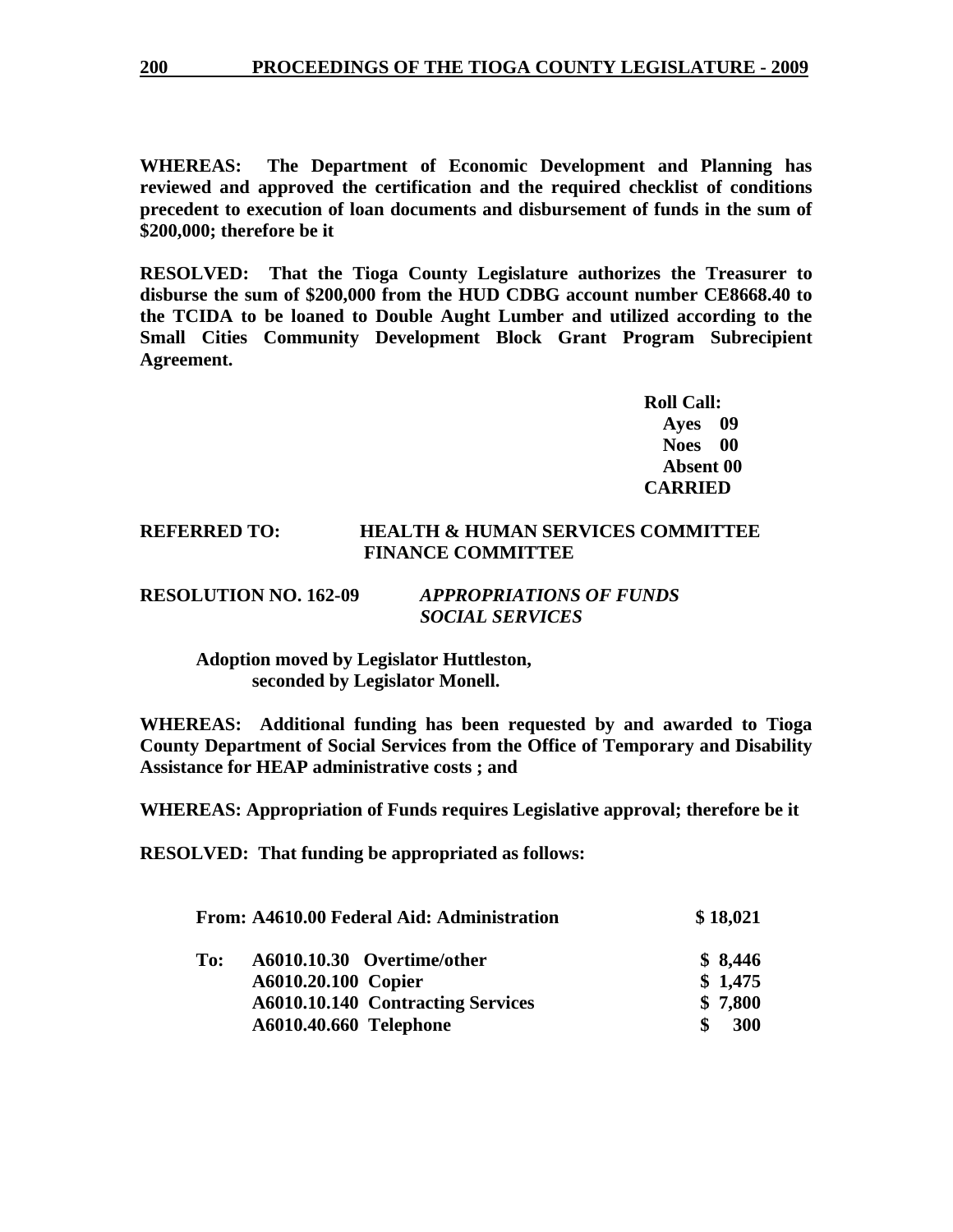**Roll Call: Ayes 09 Noes 00 Absent 00 CARRIED** 

### **REFERRED TO: PUBLIC SAFETY COMMITTEE FINANCE COMMITTEE**

**RESOLUTION NO. 163-09** *AMEND RESOLUTION 153-09 STOP DWI* 

> **Adoption moved by Legislator Sullivan, seconded by Legislator McEwen.**

**WHEREAS: Resolution 153-09 abolished the position of STOP DWI Coordinator and reassigned certain duties associated with this position to the Undersheriff with an annual stipend of \$5,000 effective April 20, 2009; and** 

**WHEREAS: A transfer of funds from the STOP DWI account to the Sheriff's Office account is necessary to reflect the payment of the Undersheriff for said stipend; therefore be it** 

**RESOLVED: That Resolution 153-09 is hereby amended to reflect authorization of \$3,525 from Stop DWI account A3315.10.20 to Sheriff account 3110.10.10, effective April 20, 2009 in order to compensate the Undersheriff for duties associated with STOP DWI during the remainder of 2009.** 

> **Roll Call: Ayes 09 Noes 00 Absent 00 CARRIED**

#### **REFERRED TO: PUBLIC WORKS**

**RESOLUTION NO. 164-09** *AWARD DESIGN OF EAST RIVER RD. BRIDGE OVER WAPPASSENING CREEK TO LABELLA ASSOCIATES* 

 **Adoption moved by Legislator Roberts, seconded by Legislator Huttleston.**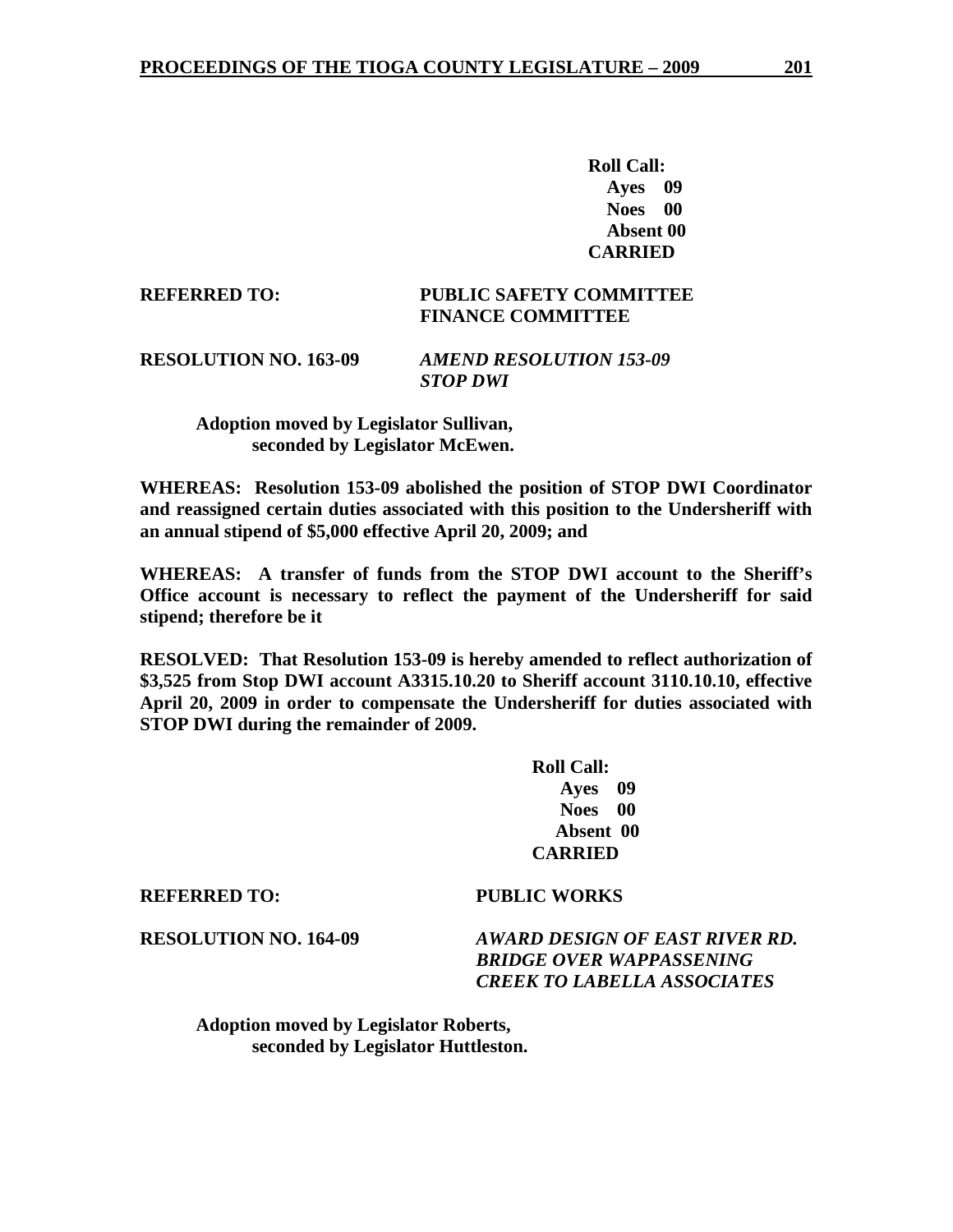**WHEREAS: The Commissioner of Public Works requested proposals for design services for the East River Rd. Bridge over Wappassening Creek BIN:#3335410; and** 

**WHEREAS: The proposals were as follows:** 

| <b>Labella Associates</b>      | <b>Rochester, NY</b>  | \$80,000  |
|--------------------------------|-----------------------|-----------|
| <b>McFarland &amp; Johnson</b> | <b>Binghamton, NY</b> | \$89,433  |
| <b>Delta Engineers</b>         | <b>Binghamton, NY</b> | \$137,835 |
| C & S Companies                | <b>Syracuse, NY</b>   | \$207,000 |

**And** 

**WHEREAS: The Commissioner of Public Works put funds in the 2009 budget for this project; therefore be it** 

**RESOLVED: That the Tioga County Legislature award the design services to Labella Associates, Rochester, NY in the amount of \$80,000 to be paid out of East River Road Bridge account H2009.02** 

> **Roll Call: Ayes 09 Noes 00 Absent 00 CARRIED**

**REFERRED TO: PUBLIC WORKS FINANCE** 

**RESOLUTION NO. 165-09** *ESTABLISH CAPITAL PROJECT AND TRANSFER FUNDS* 

 **Adoption moved by Legislator Roberts, seconded by Legislator McEwen.** 

**WHEREAS: Capital Project H2009.02 was budgeted at \$200,000; and** 

**WHEREAS: The actual design costs is going to be \$80,000; and** 

**WHEREAS: The Main St. Bridge over Cayuta Creek in Lockwood, NY is the next bridge on our work program; and** 

**WHEREAS: There may be funding available next year for construction if the design work is complete; therefore be it**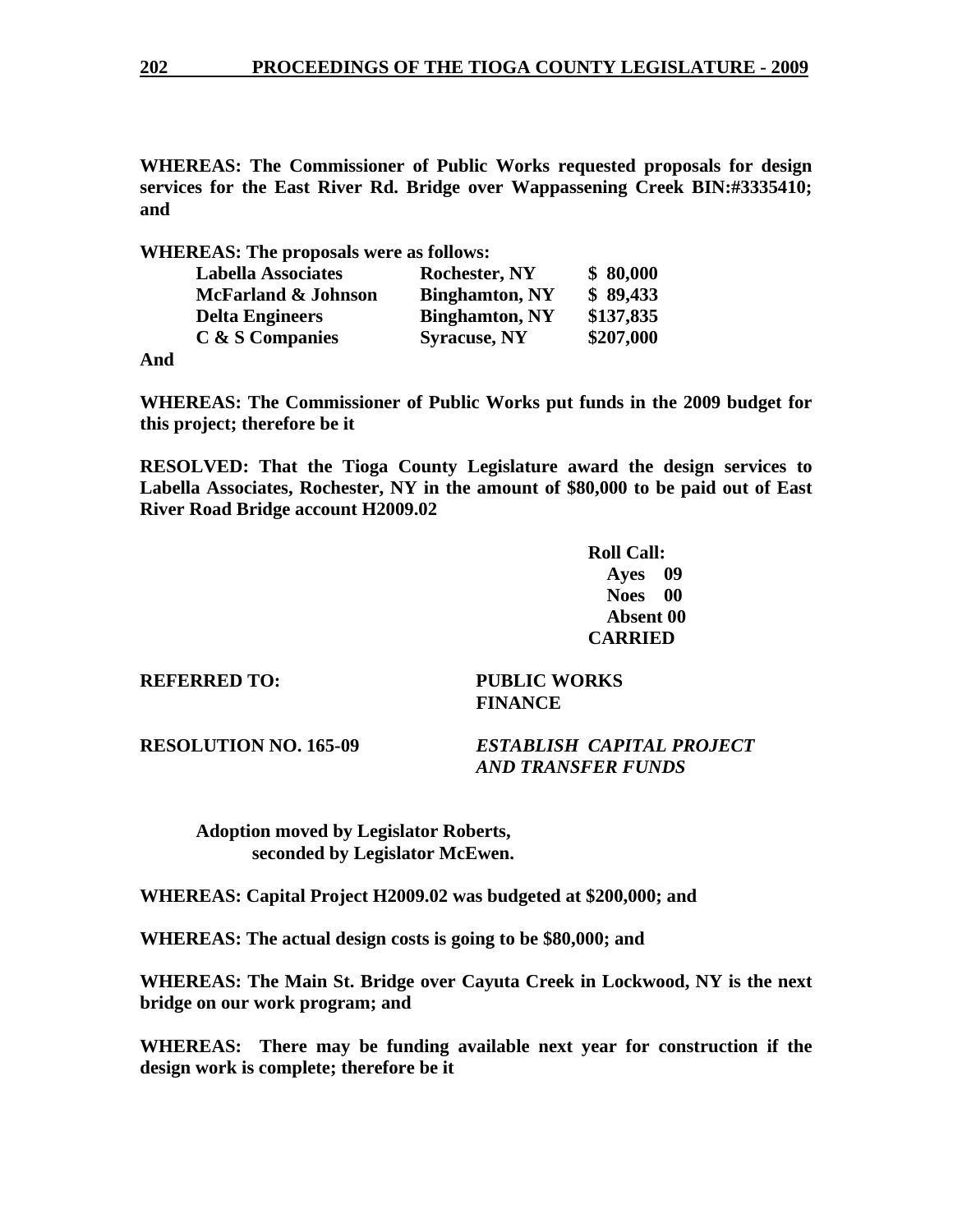**RESOLVED: That the Tioga County Legislature authorizes the Commissioner of Public Works to establish project H2009.05 Main St. Bridge over Cayuta Creek, Lockwood, NY BIN#3334800; and be it further** 

**RESOLVED: That the Tioga County Legislature authorizes the transfer of \$120,000 from East River Road Bridge Account H2009.02 to Main Street Bridge over Cayuta Creek H2009.05.** 

 **FINANCE** 

 **Roll Call: Ayes 09 Noes 00 Absent 00 CARRIED** 

**REFERRED TO: PUBLIC WORKS** 

**RESOLUTION NO. 166-09** *ASSIGN ADDITIONAL CHIPS REVENUE AND TRANSFER FUNDS FOR 56 MAIN STREET RENOVATIONS* 

 **Adoption moved by Legislator Roberts, seconded by Legislator Monell.** 

**WHEREAS: The Commissioner of Public Works received notification from NYS Assemblyman Gary Finch that Tioga County will receive an increase of \$106,000 in the CHIPS funding for 2009; and** 

**WHEREAS: The Department of Public Works has completed renovations at 56 Main St, the County Office Building; and** 

**WHEREAS: There are not approved sufficient funds to make final payments for the renovations; therefore be it** 

**RESOLVED: That the Tioga County Legislature authorizes that the \$106,000 in CHIPS funding for 2009 be disbursed as follows:** 

| <b>From:</b> | <b>H3501-State Aid-Consolidated Highway (CHIPS)</b> | \$86,000 |
|--------------|-----------------------------------------------------|----------|
|              | D3501-State Aid-Consolidated Highway (CHIPS)        | \$20,000 |
| To:          | D5110.40-240-Maintenance, Roads & Bridges           | \$20,000 |
|              | <b>H2009.03-Culvert Replacement</b>                 | \$60,000 |
|              | <b>H2009.01-West Creek Road Recon</b>               | \$26,000 |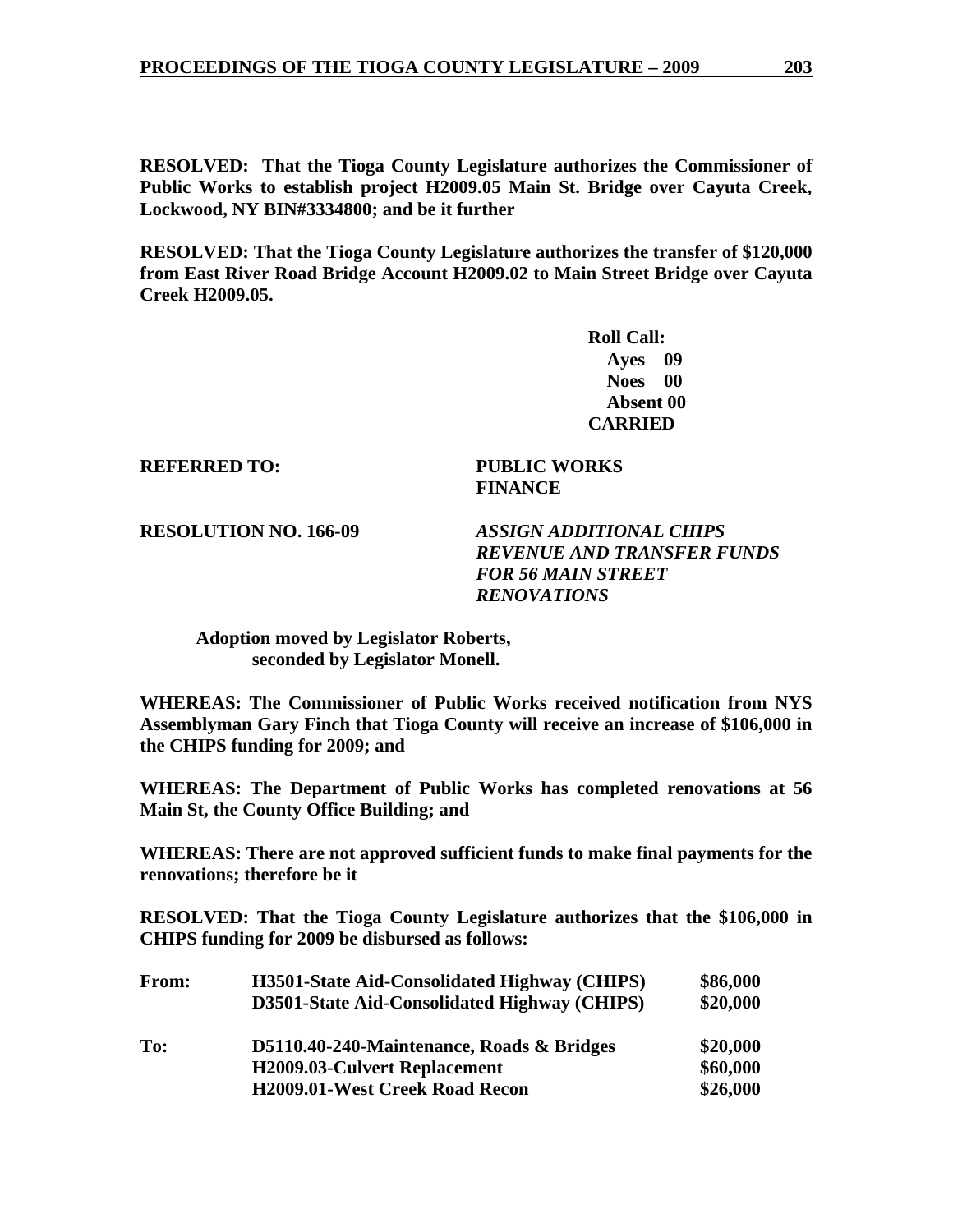**And be it further** 

**RESOLVED: That the Tioga County Legislature authorizes transfer of funds in the amount of \$26,000 from West Creek Road Reconstruction account H2009.01 to 56 Main St. Addition account H2007.17.** 

> **Roll Call: Ayes 09 Noes 00 Absent 00 CARRIED**

### **REFERRED TO: PUBLIC WORKS COMMITTEE LEGAL COMMITTEE**

**RESOLUTION NO. 167-09** *AUTHORIZE ACCESS AGREEMENT* 

 **Adoption moved by Legislator Roberts,** 

 **seconded by Legislator Oberbeck.** 

**WHEREAS: Columbia Gas Transmission, LLC [Columbia] in constructing the Millennium Pipeline ruptured a pipe on the easterly side of Route 96 across from the Public Works facility; and** 

**WHEREAS: Under its agreement with DEC, Columbia must do certain testing of neighboring properties, including the Public Works facility property on Route 96; and** 

**WHEREAS: Columbia has provided an access agreement to allow for such testing with a payment for such access of \$1,000; and** 

**WHEREAS: The Commissioner of Public Works and the County Attorney have reviewed and approved the agreement; therefore be it** 

**RESOLVED: That the Chair of the Legislature is authorized to execute the Access Agreement provided by Columbia.** 

> **Roll Call: Ayes 09 Noes 00 Absent 00 CARRIED**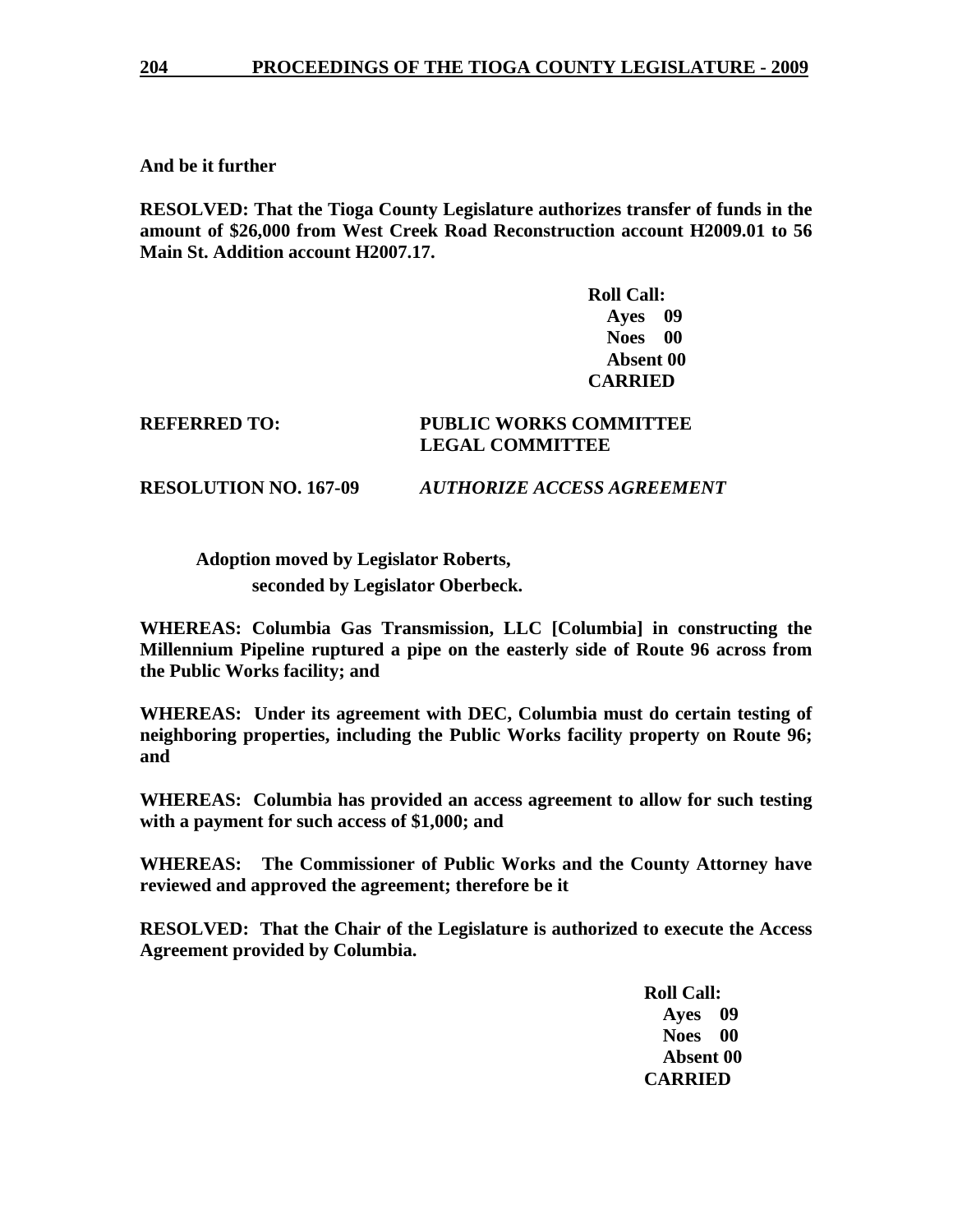**REFERRED TO: RECORDS MANAGEMENT ADMINISTRATIVE SERVICES COMMITTEE PERSONNEL COMMITTEE RESOLUTION NO. 168–09** *AUTHORIZE CONTRACT TO HIRE CONSULTANT FOR SCANNING AND* 

*INDEXING OF SURVEY MAPS* 

 **Adoption moved by Legislator Sullivan, seconded by Legislator Monell.** 

**WHEREAS: The County Clerk's office is responsible for the recording, filing and maintaining of public records for Tioga County; and** 

**WHEREAS: The Tioga County Clerk was awarded a grant from New York State Archives Local Government Records Management to scan and index survey maps into our Electronic Document Management System (EDMS) to preserve these records for the public use; and** 

**WHEREAS: The Tioga County Clerk's office was awarded \$11,520.00 for purchased services of which \$6,501.33 was allocated for the scanning and indexing of survey maps; and** 

**WHEREAS: The Tioga County Clerk has contracted with Avalon Document Services to enter into a contract to complete this portion of the grant project; and** 

**WHEREAS: Said contract would provide for payment of said services not to exceed \$6,501.33; be it therefore** 

**RESOLVED: That the Tioga County Legislature authorize the Tioga County Clerk to enter into a contract with Avalon Document Services at a total payment of said services not to exceed \$6,501.33 effective January 27 to May 31, 2009.** 

> **Roll Call: Ayes 09 Noes 00 Absent 00 CARRIED**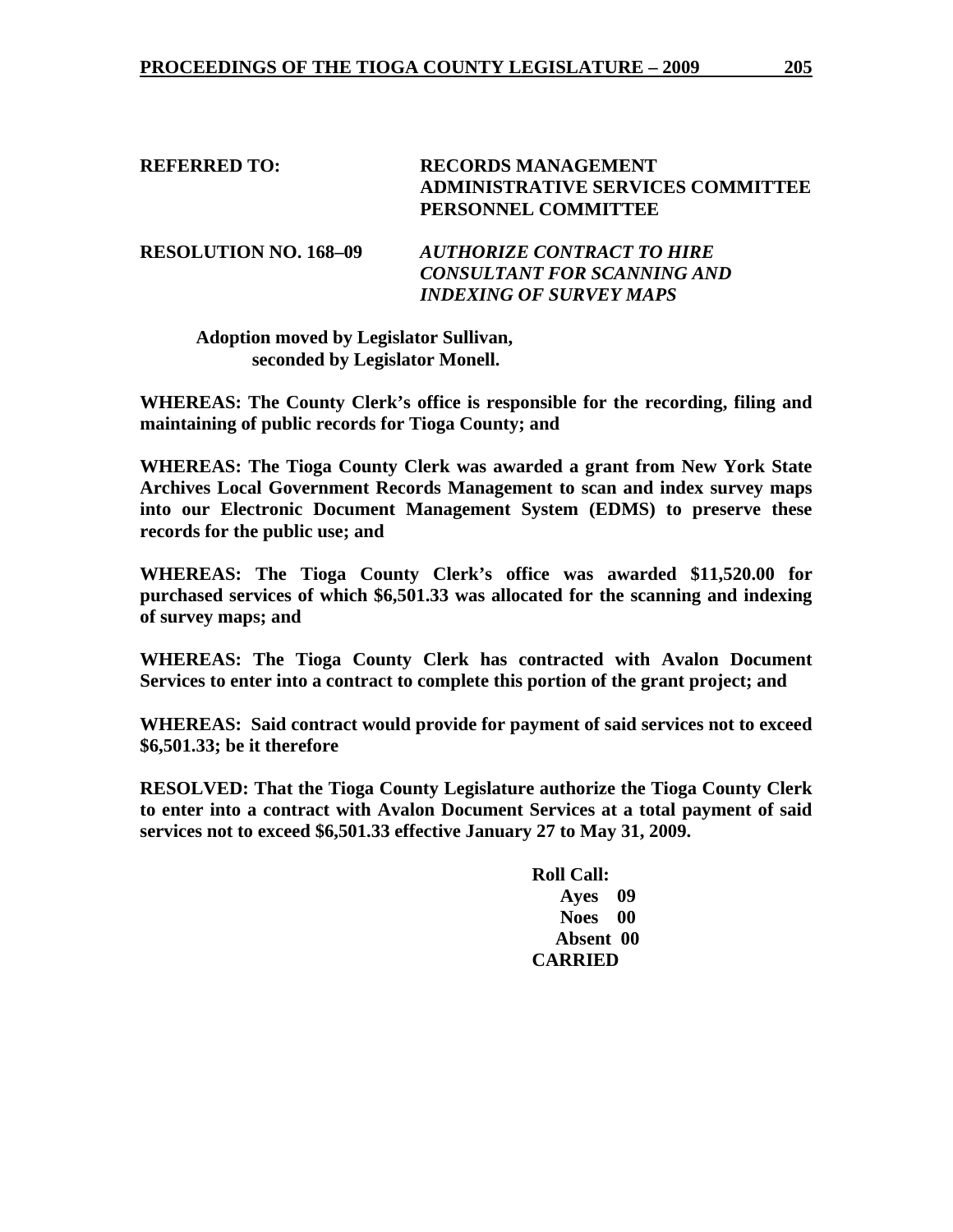### **REFERRED TO: PUBLIC SAFETY COMMITTEE PERSONNEL COMMITTEE**

## **RESOLUTION NO. 169-09** *RESOLUTION AUTHORIZING COUNTY FIRE COORDINATOR TO ENTER INTO CONTRACTS*

#### **Adoption moved by Legislator Sauerbrey, Seconded by Legislator Roberts.**

**WHEREAS: The County Legislature appropriates certain sums of money in the annual county budget for services within the County Bureau of Fire; and** 

**WHEREAS: The County Fire Coordinator has determined that in order to efficiently and effectively manage his department in a timely and cost effective manner, it is necessary to allow maximum flexibility for the retention of such services within the appropriations authorized by the County Legislature in the annual budget; and** 

**WHEREAS: County Law permits the Legislative Body to delegate the authority to deliver and execute such agreements to the County Fire Coordinator upon such terms and conditions it deems appropriate within the authorized annual appropriations; therefore be it** 

**RESOLVED: That within the amounts annually appropriated by the Legislature in the Annual County Budget, the County Fire Coordinator is authorized and empowered to negotiate and enter into contracts for services not to exceed a total of 100 instructors, subject to County Attorney approval, as follows:** 

- **A. Emergency Medical Training Program Victim Helper**
- **B. Emergency Medical Training Program Skills Instructor**
- **C. Emergency Medical Training Program CLI Certified Lab Instructor**
- **D. Emergency Medical Training Program SR/RN Specialty Resource/Registered Nurse**
- **E. Emergency Medical Training Program CIC Certified Instructor Coordinator**

**And be it further** 

**RESOLVED: That consistent with the annual budget, the cost for all Emergency Medical Training Program Services is determined by the number of students enrolled in each individual training programs; and be it further**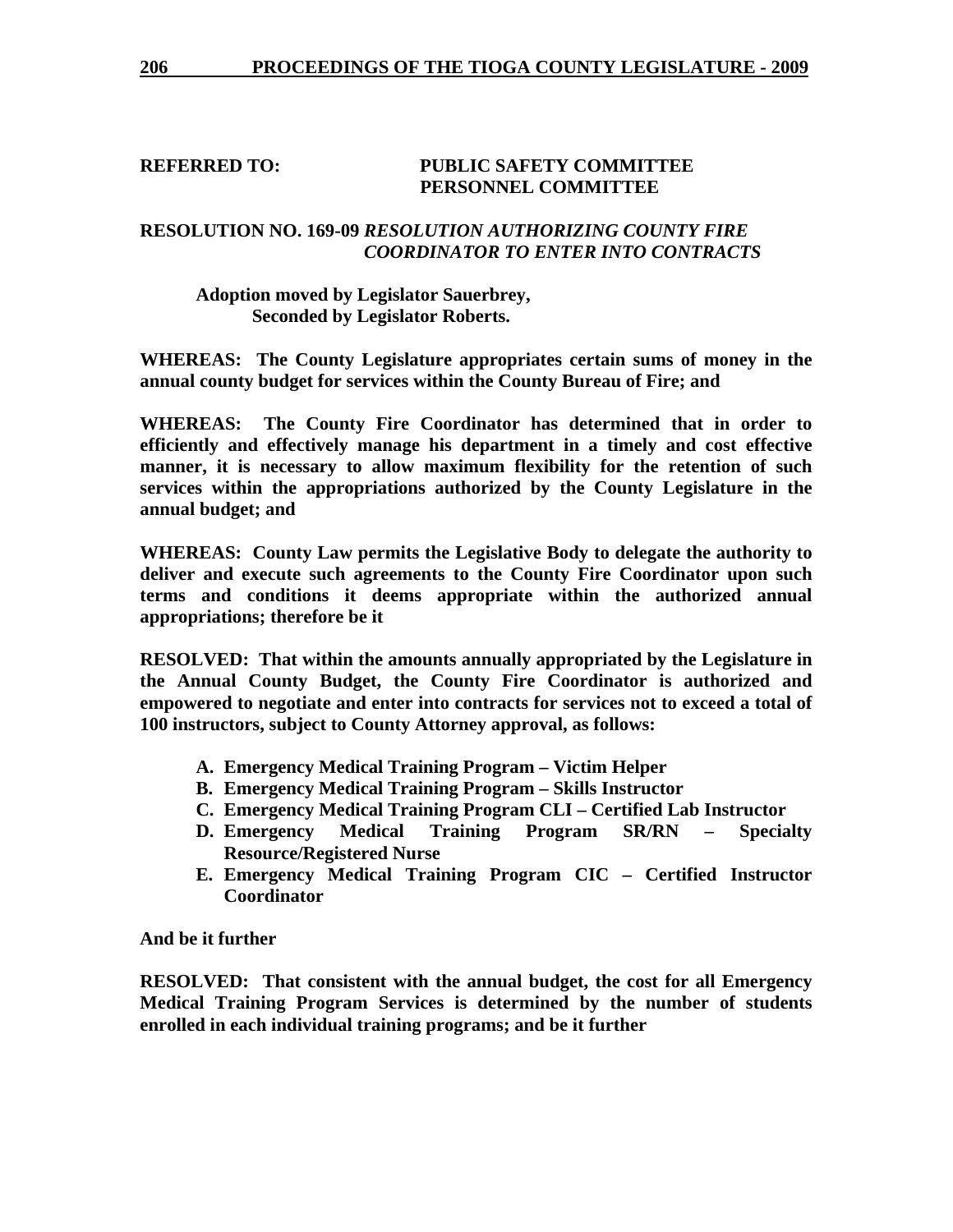**RESOLVED: That the authority granted herein shall only be applicable to contracts that are within the annual appropriation set forth in the budget and not in excess of twenty-five percent above the previous fiscal year's contractual amount for any such service.** 

> **Roll Call: Ayes 09 Noes 00 Absent 00 CARRIED**

#### **REFERRED TO: HEALTH & HUMAN SERVICES COMMITTEE PERSONNEL COMMITTEE**

## **RESOLUTION NO. 170–09** *RESOLUTION AUTHORIZING DIRECTOR OF COMMUNITY SERVICES TO ENTER INTO CONTRACTS*

#### **Adoption moved by Legislator Huttleston, seconded by Legislator Monell.**

**WHEREAS: The County Legislature appropriates certain sums of money in the annual county budget for professional services within the County Mental Hygiene Department: and** 

**WHEREAS: The Director of Community Services (DCS) has determined that in order to efficiently and effectively manage said department in a timely and cost effective manner, it is necessary to allow maximum flexibility for the retention of such professional services within the appropriations authorized by the County Legislature in the annual budget; and** 

**WHEREAS: County Law permits this Legislative Body to delegate the authority to deliver and execute such agreements to the DCS upon such terms and conditions it deems appropriate within the authorized annual appropriations; therefore be it** 

**RESOLVED: That within the amounts annually appropriated by this Legislature in the Annual County Budget, the DCS is authorized and empowered to negotiate and enter into contracts for professional services, subject to the approval of the County Attorney and Personnel (regarding the 20 Question IRS test) as follows:**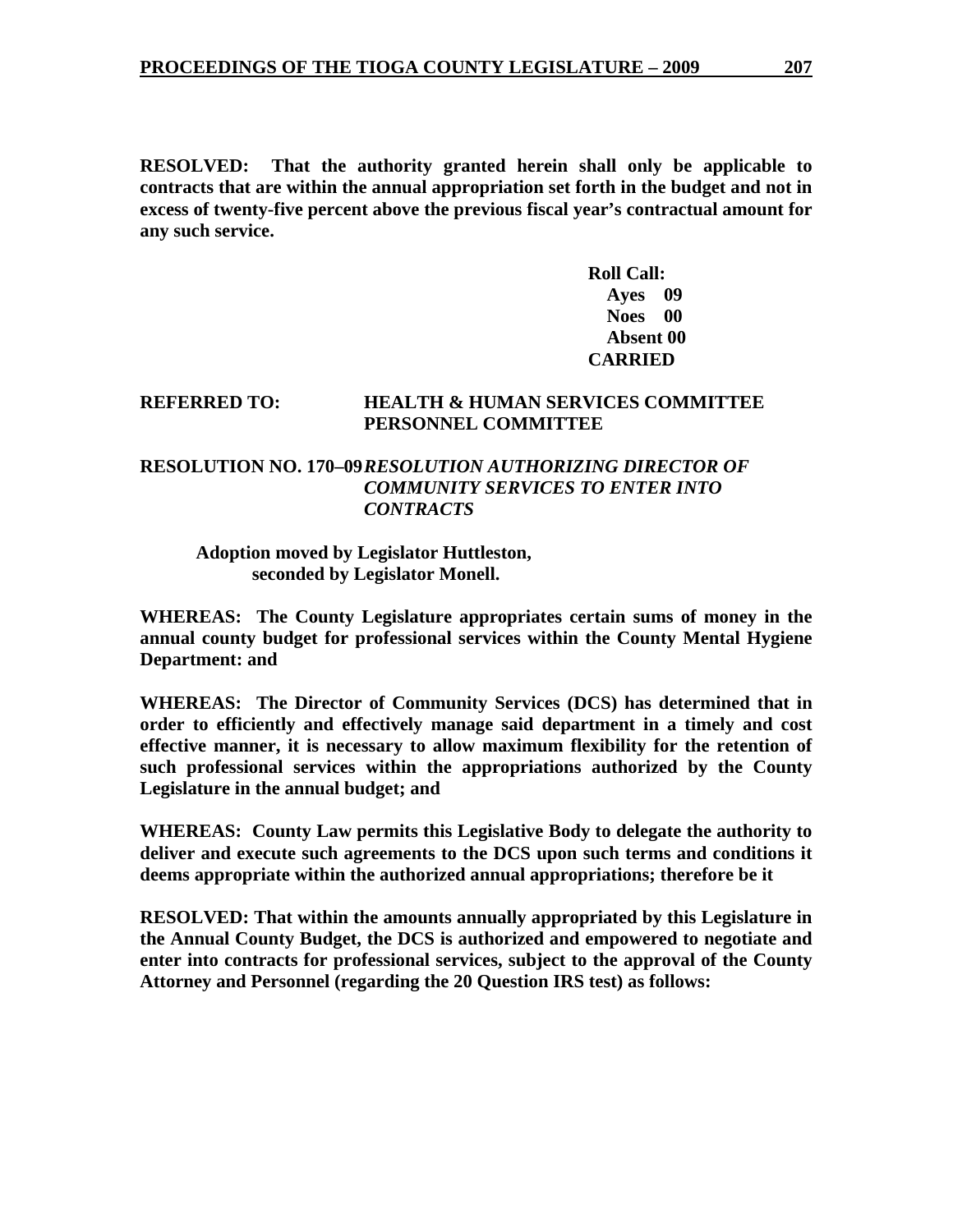- **A. Medical Services (Psychiatrist or Nurse Practitioner Services for Clinic)**
- **B. Parent Advocate Services (Provision of Parent Advocate services for clients in the County)**

**and be it further** 

**RESOLVED: That consistent with the annual budget, the cost for Medical Services and Parent Advocate Services is determined by the need for the service between the provider and the Mental Hygiene department; and be it further** 

**RESOLVED: That the authority granted herein shall only be applicable to contracts that are within the annual appropriation set forth in the budget and not in excess of twenty-five percent above the previous fiscal year's contractual amount for any such service.** 

*Roll Call:*  $R$  **Ayes 09 Noes 00 Absent 00 CARRIED** 

### **REFERRED TO: FINANCE/LEGAL COMMITTEE PERSONNEL COMMITTEE**

**RESOLUTION NO. 171–09** *ADOPT LOCAL LAW NO. 3 OF 2009* 

 **Adoption moved by Legislator McEwen, seconded by Legislator Monell.** 

**WHEREAS: A public hearing was held on May 7, 2009, following due notice thereof to consider the adoption of Local Law Introductory No. C of the Year 2009 A Local Law establishing the salary for the Office of County Treasurer for the four year term of office commencing January 1, 2010 and continuing through and including December 31, 2013; and** 

**WHEREAS: It is in the best interests of the residents of Tioga County to adopt such Local Law which will be Local Law No. 3 of 2009; therefore be it** 

**RESOLVED: That the following Local Law be and hereby is adopted;** 

 **County of Tioga**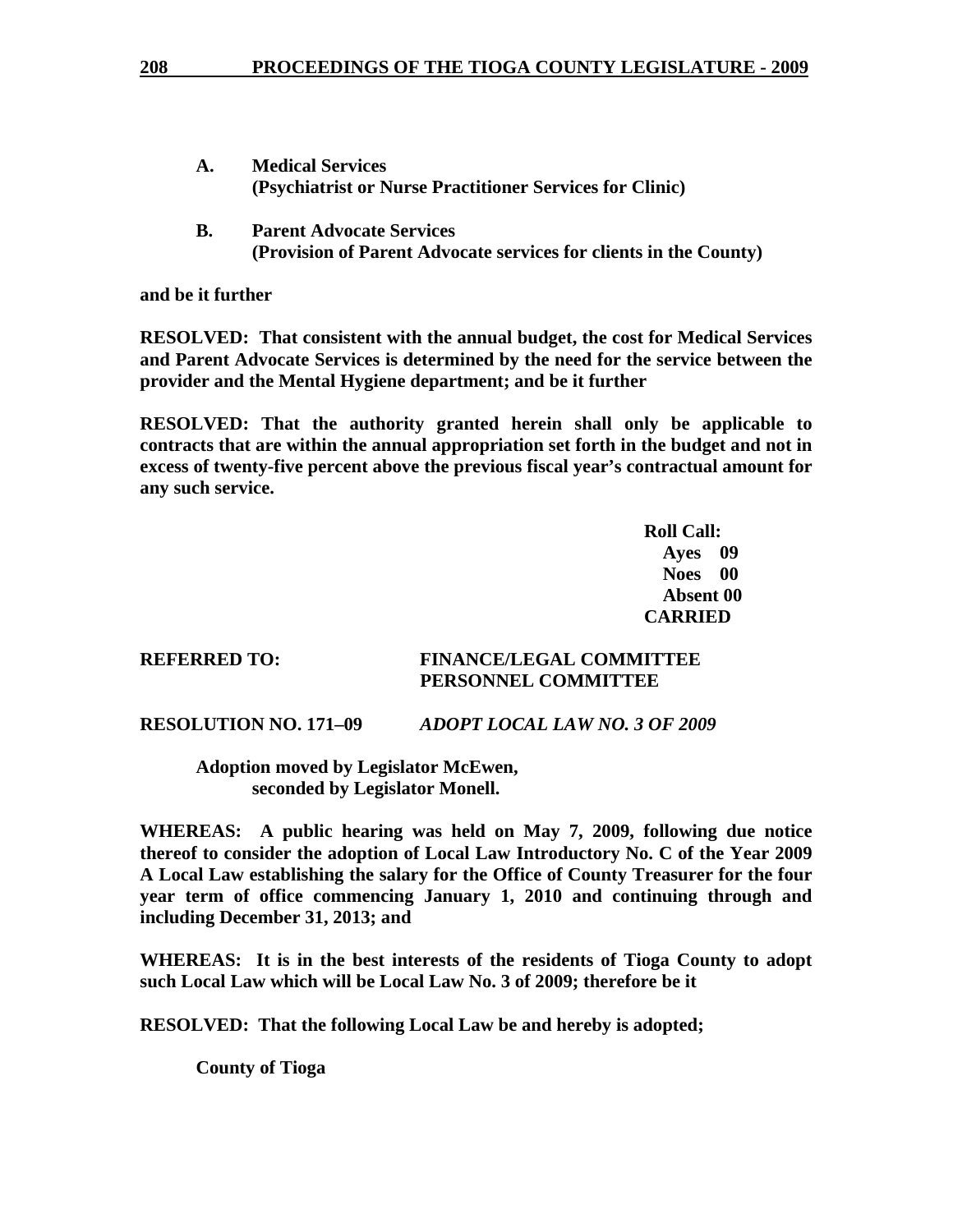**Local Law No. 3 of the Year 2009.** 

**A Local Law establishing the salary for the Office of County Treasurer for the four year term of office commencing January 1, 2010 and continuing through and including December 31, 2013.** 

**Be It Enacted by the Legislature of the County of Tioga as follows:** 

# **SECTION 1: PURPOSE**

**As set forth at Local Law No. 3 of 2003, the annual salary for the elected public office of County Treasurer shall not be increased during a term of office.** 

**Accordingly, it is the purpose and intent of this Local Law to establish the salary for Office of County Treasurer for the four-year term of office commencing January 1, 2010 and continuing through and including December 31, 2013.** 

# **SECTION 2: ANNUAL SALARY**

- **A) The annual salary for the Office of County Treasurer for the term of office beginning January 1, 2010 and continuing through and including December 31, 2013 is hereby established as follows:** 
	- **1. County Treasurer \$57,500.00**

# **SECTION 3: SEVERABILITY**

**If any clause, sentence, phrase, paragraph, subdivision, section, rule or part of this ordinance shall be adjudged by any Court or Agency of competent jurisdiction to be invalid, such judgment shall not affect, impair, or invalidate the remainder thereof, but shall be confined in its operation to the clause, sentence, phrase, paragraph, subdivision, section, rule or part thereof directly involved in the controversy in which such judgment shall have been rendered.** 

## **SECTION 4: EFFECTIVE DATE**

**This Local law shall take effect January 1, 2010.** 

**And be it further**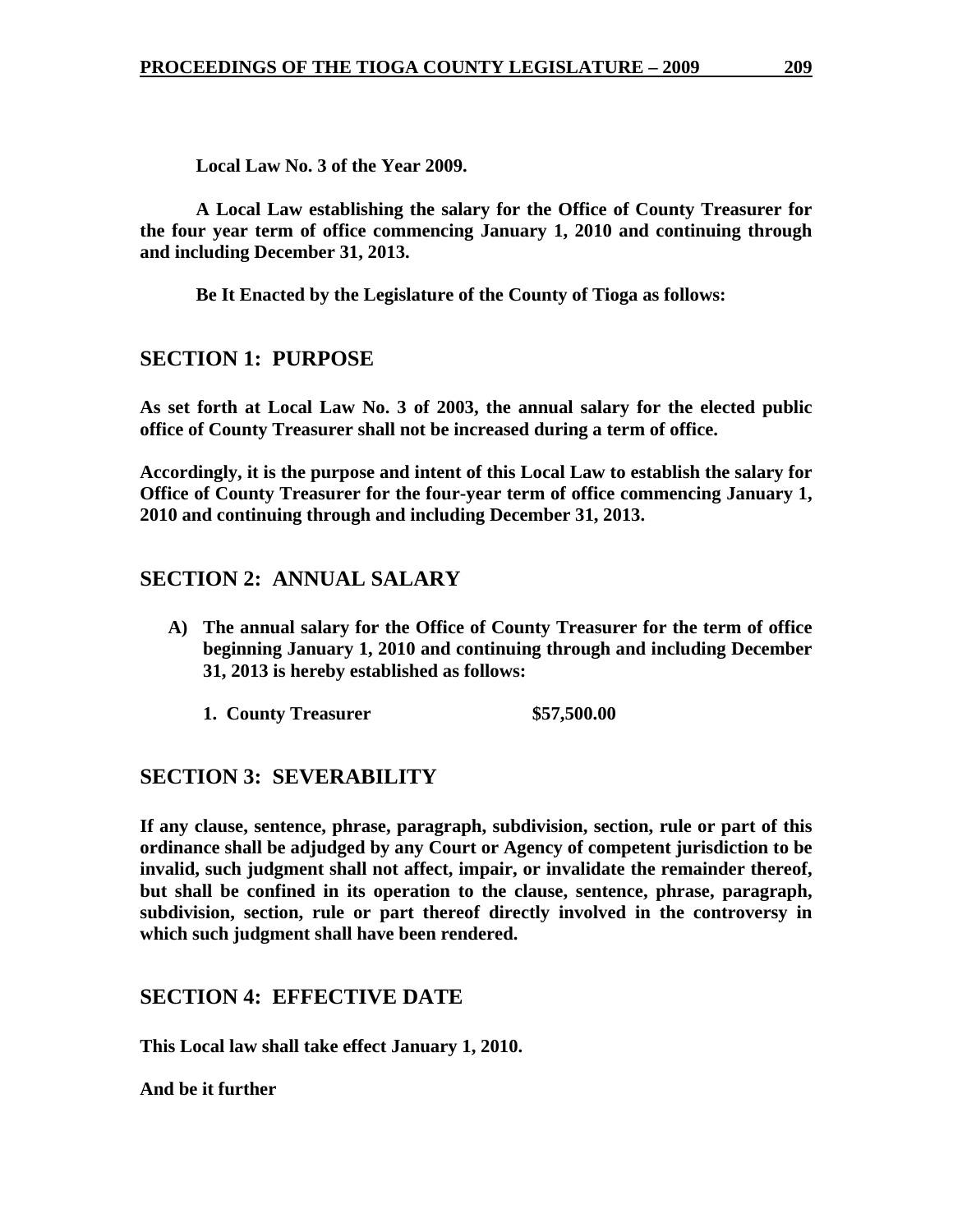**RESOLVED: That the Clerk of the Legislature be and hereby is directed, pursuant to Local Law No. 4 of 1992, to cause to be published in the official newspapers of the County of Tioga a synopsis of such Local Law, such synopsis to be within ten days after adoption of the Local Law; and be it further** 

**RESOLVED: That the Clerk of the Legislature be and hereby is directed within five days after adoption of such Local Law to cause the Local Law to be filed as required by the Municipal Home Rule Law Section 27.** 

 **On roll call vote on the above resolution, seven members voted Aye, Legislators Quinlan and Huttleston voting no, and the resolution was adopted.** 

| <b>REFERRED TO:</b><br><b>HEALTH &amp; HUMAN SERVICES COMMITTEE</b><br>PERSONNEL COMMITTEE |                                                                                                    |  |  |
|--------------------------------------------------------------------------------------------|----------------------------------------------------------------------------------------------------|--|--|
|                                                                                            | <b>RESOLUTION NO. 172-09 RESOLUTION AUTHORIZING TEMPORARY</b><br>APPOINTMENT AND SALARY ADJUSTMENT |  |  |
|                                                                                            | <b>FOR RUTH ROBERTS</b>                                                                            |  |  |

 **Adoption moved by Legislator Huttleston, seconded by Legislator Oberbeck.** 

**WHEREAS: Article 41.05 of the New York State Mental Hygiene Law states that to be eligible for state aid, each local government shall have a Director who shall be its chief executive officer; and** 

**WHEREAS: Under Article 41.09 of New York State Mental Hygiene Law, Tioga County is required to have either an Acting or Permanent Director of Community Services (DCS) appointed by the Tioga County Community Services Board (CSB); and** 

**WHEREAS: The Inter-Office Coordinating Council (IOCC) is mandated by Mental Hygiene law section 5.05(b) to coordinate the work and functions of the three NYS state agencies: the Office of Mental Health, the Office of Alcoholism and Substance Abuse Services, and the Office of Mental Retardation and Developmental Disabilities; and** 

**WHEREAS: The IOCC must be informed of resignations and appointments of both Acting and Permanent county Directors of Community Services to insure appropriate management of and maintain communication with the Local Government Unit; and** 

**WHEREAS: On January 22, 2009, the permanent DCS informed the CSB of his intent to retire on March 31, 2009; and**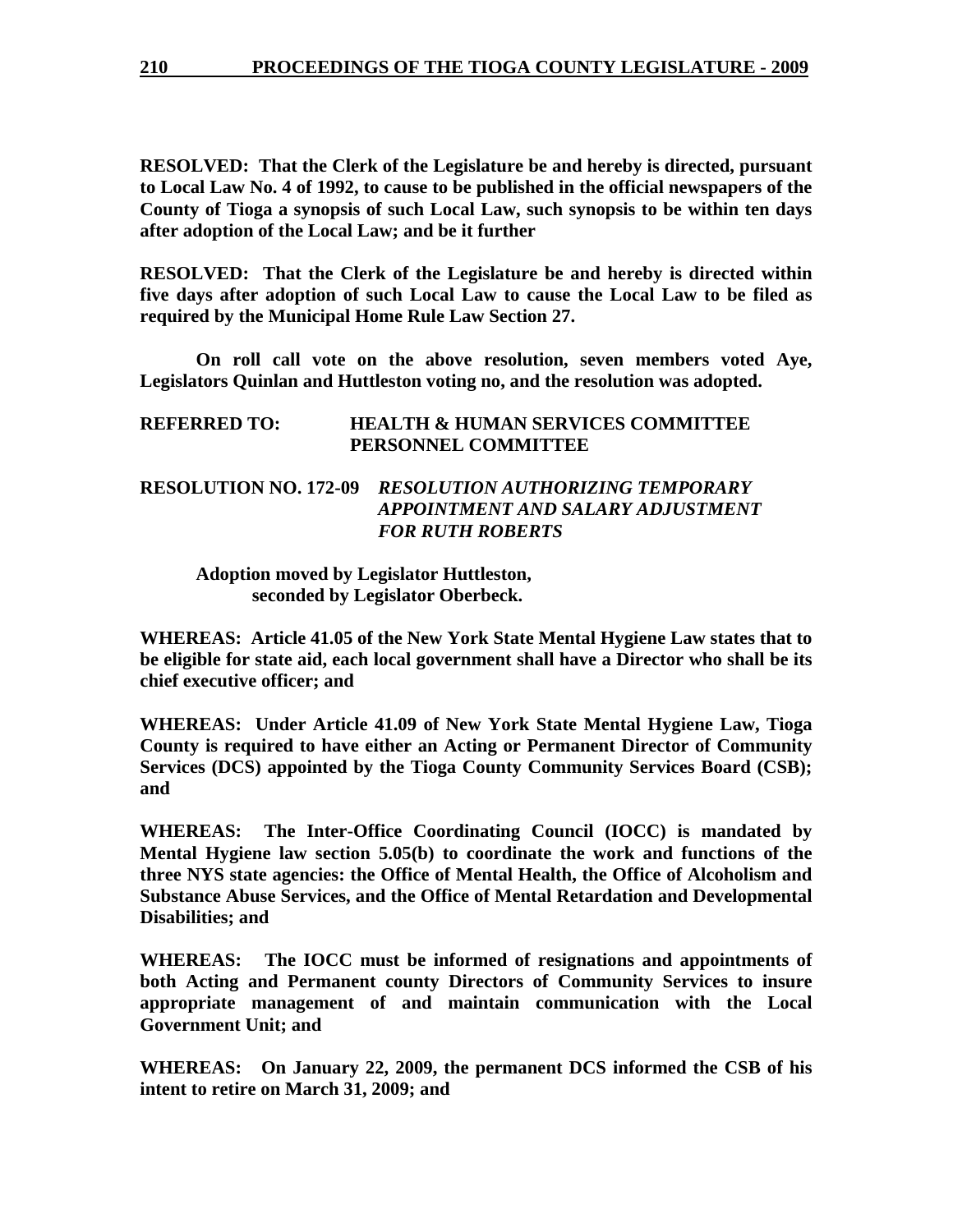**WHEREAS: In a letter dated March 9, 2009, the Tioga County CSB notified the IOCC of the permanent DCS' intent to retire and submitted the required documentation regarding the appointment of Ruth Roberts as Acting DCS effective March 31, 2009; and** 

**WHEREAS: On March 18, 2009, the IOCC acknowledged that it received that required documentation; and** 

**WHEREAS: The permanently-appointed DCS retired effective March 31, 2009; and** 

**WHEREAS: Since March 31, 2009 Ruth Roberts has carried out the full powers and responsibilities of the Acting DCS; and** 

**WHEREAS: Ruth Roberts has also continued to carry out the responsibilities of Clinical Program Director and Deputy Director of Community Services; and** 

**WHEREAS: The stipend attached to the deputy position is for coverage during short periods of time in the absence of the permanent DCS but the Deputy does not have full power and responsibilities of the Director during those times; and** 

**WHEREAS: The CSB has an undetermined length of time to appoint a permanent DCS, and therefore it is not possible to determine the length of time that Ruth Roberts will fulfill the role of Acting DCS in addition to her responsibilities as Clinical Program Director and Deputy DCS; therefore be it** 

**RESOLVED: That Ruth Roberts be temporarily appointed to the position of Director of Community Services and receive an annual salary increase of \$9,573 as Temporary Director of Community Services retroactive to March 31, 2009; and be it further** 

**RESOLVED: That said salary increase be inclusive of the \$3,800 stipend previously associated with the Deputy Director designation; and be it further** 

**RESOLVED: That if Ruth Roberts does not receive permanent appointment to the Director of Community Services, her salary shall be reduced by \$9,573 and the \$3,800 Deputy Director stipend shall be restored.** 

 **On roll call vote on the above resolution, seven members voted Aye, Legislators Roberts and Sullivan voting no, and the resolution was adopted.**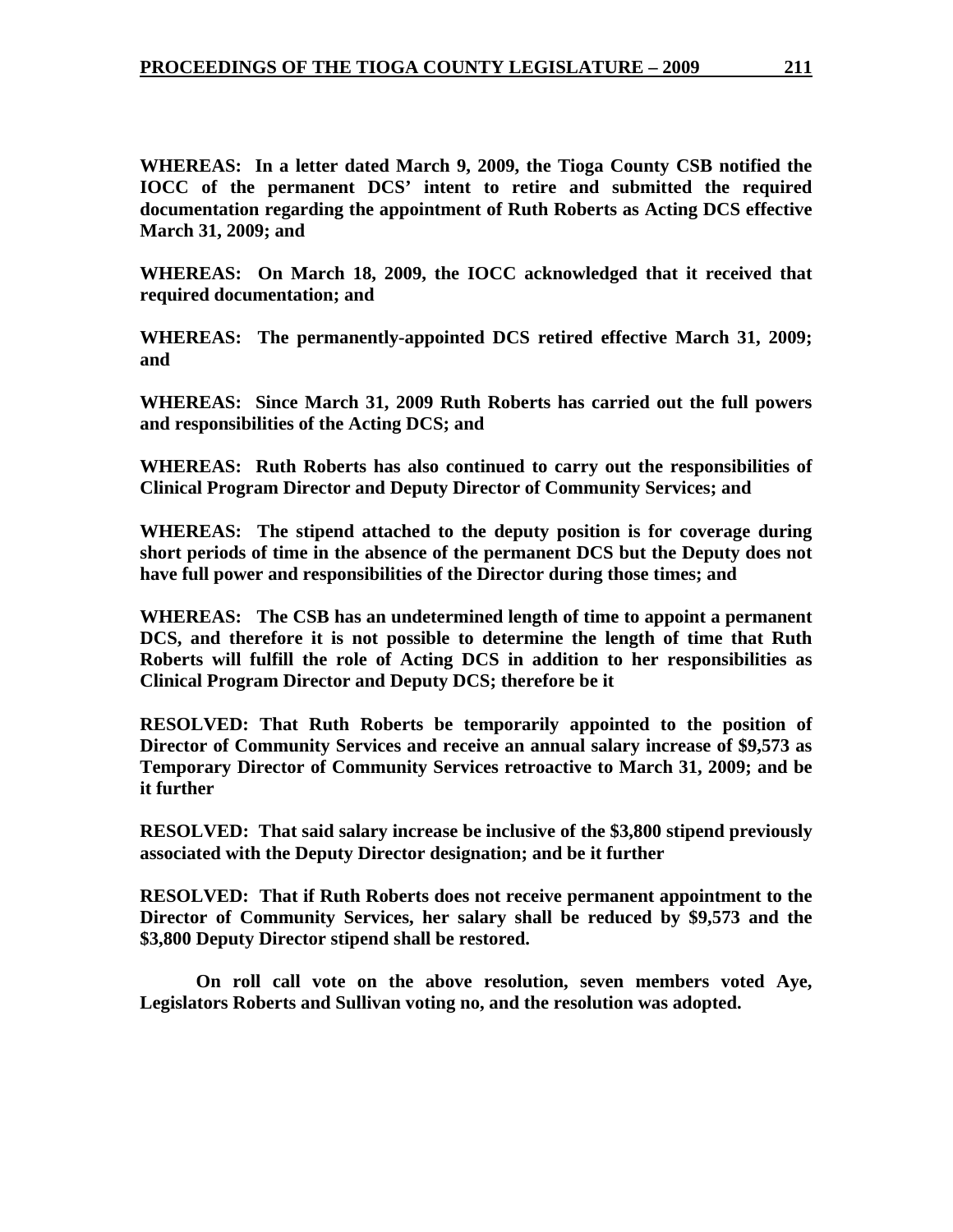## **REFERRED TO: HEALTH & HUMAN SERVICES COMMITTEE PERSONNEL COMMITTEE**

## **RESOLUTION NO. 173-09** *RESOLUTION AUTHORIZING OUT-OF - TITLE PAY FOR LORI MONK*

 **Adoption moved by Legislator Huttleston, seconded by Legislator Oberbeck.** 

**WHEREAS: Individuals that suffer from both mental illness and addictions are at higher risk to generate significant medical and other community costs if their conditions are untreated; and** 

**WHEREAS: Individuals that suffer from mental illness and addiction present a significantly more complicated and demanding treatment challenge beyond that available in traditional mental health clinic and addictions clinic programs; and** 

**WHEREAS: Tioga County Department of Mental Hygiene, as part of its mission and requirements of its operating license, has responsibility to provide appropriate and effective services to seriously mentally ill individuals; and** 

**WHEREAS: Tioga County Department of Mental Hygiene has identified these dually diagnosed individuals as a priority population for service intervention; and** 

**WHEREAS: Tioga County Department of Mental Hygiene has developed a dual diagnosis service that is comprised of clinical staff with the expertise to address the diverse and complicated issues faced by these individuals; and** 

**WHEREAS: The numbers of dually-diagnosed individuals needing such services has increased significantly, requiring the assignment of 4 staff currently to this work; and** 

**WHEREAS: Lori Monk, Senior Clinical Social Worker, has been required by the Director to provide these services and supervise the other clinical staff providing these services; and** 

**WHEREAS: These duties are the same as those performed by a Supervising Clinical Social Worker; and** 

**WHEREAS: Lori Monk has managed the dual diagnosis service and supervised the clinical staff providing the services; and**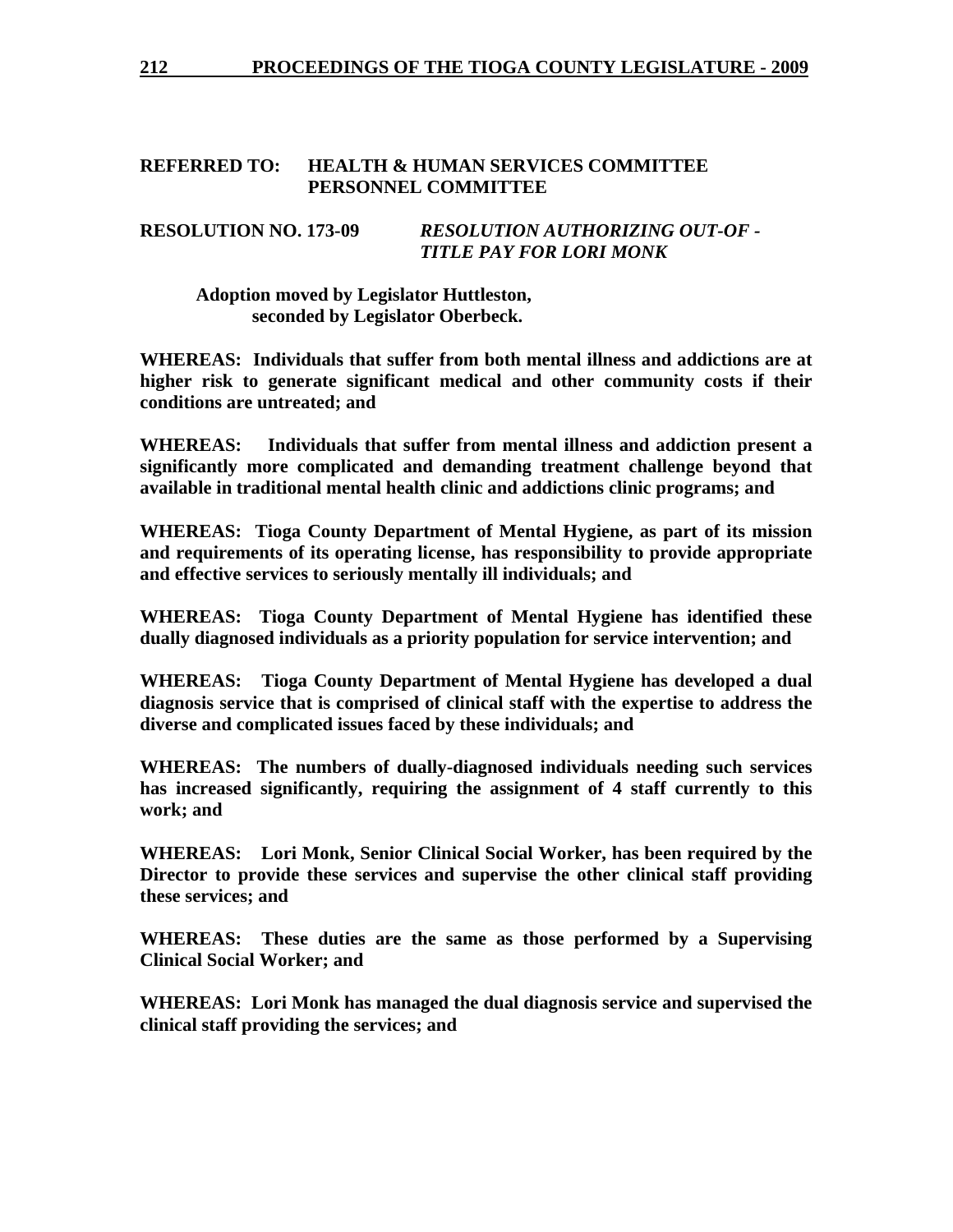**WHEREAS: Lori Monk submitted the necessary documents for a desk audit of her job responsibilities to the Tioga County Personnel Department on November 25, 2008; and** 

**WHEREAS: The Personnel Officer has postponed action on this request until May or June 2009 due to the retirement of the Director of Community Services on March 31, 2009; and** 

**WHEREAS: Lori Monk is entitled to out-of-title pay according to Article 4, Section E of the current CSEA contract; therefore be it** 

**RESOLVED: That Lori Monk receive out-of-title pay as a Supervising Clinical Social Worker retroactive to November 25, 2008.** 

> **Roll Call: Ayes 09 Noes 00 Absent 00 CARRIED**

| <b>REFERRED TO:</b> | <b>HEALTH</b>       | X <sub>x</sub> | <b>HUMAN</b> | <b>SERVICES</b> |
|---------------------|---------------------|----------------|--------------|-----------------|
|                     | <b>COMMITTEE</b>    |                |              |                 |
|                     | PERSONNEL COMMITTEE |                |              |                 |
|                     |                     |                |              |                 |

**RESOLUTION NO. 174–09** *RECLASSIFY ADMINISTRATIVE ASSISTANT TO TITLE OF CONFIDENTIAL ASSISTANT IN THE PUBLIC HEALTH DEPARTMENT* 

 **Adoption moved by Legislator Huttleston, Seconded by Legislator Oberbeck.** 

**WHEREAS: Legislative approval is required for positions to be reclassified that would have budgetary impact; and** 

**WHEREAS: In February 2009, the Personnel Department received a request for reclassification from the Public Health Department for an Administrative Assistant position currently held by Barbara McCormick; and** 

**WHEREAS: Upon review of the position questionnaire which has been completed by the incumbent, her immediate supervisor, and the Public Health Director, it has been determined that the current title of Administrative Assistant is not an adequate reflection of the confidential administrative duties being assigned to and performed by Ms. McCormick; and**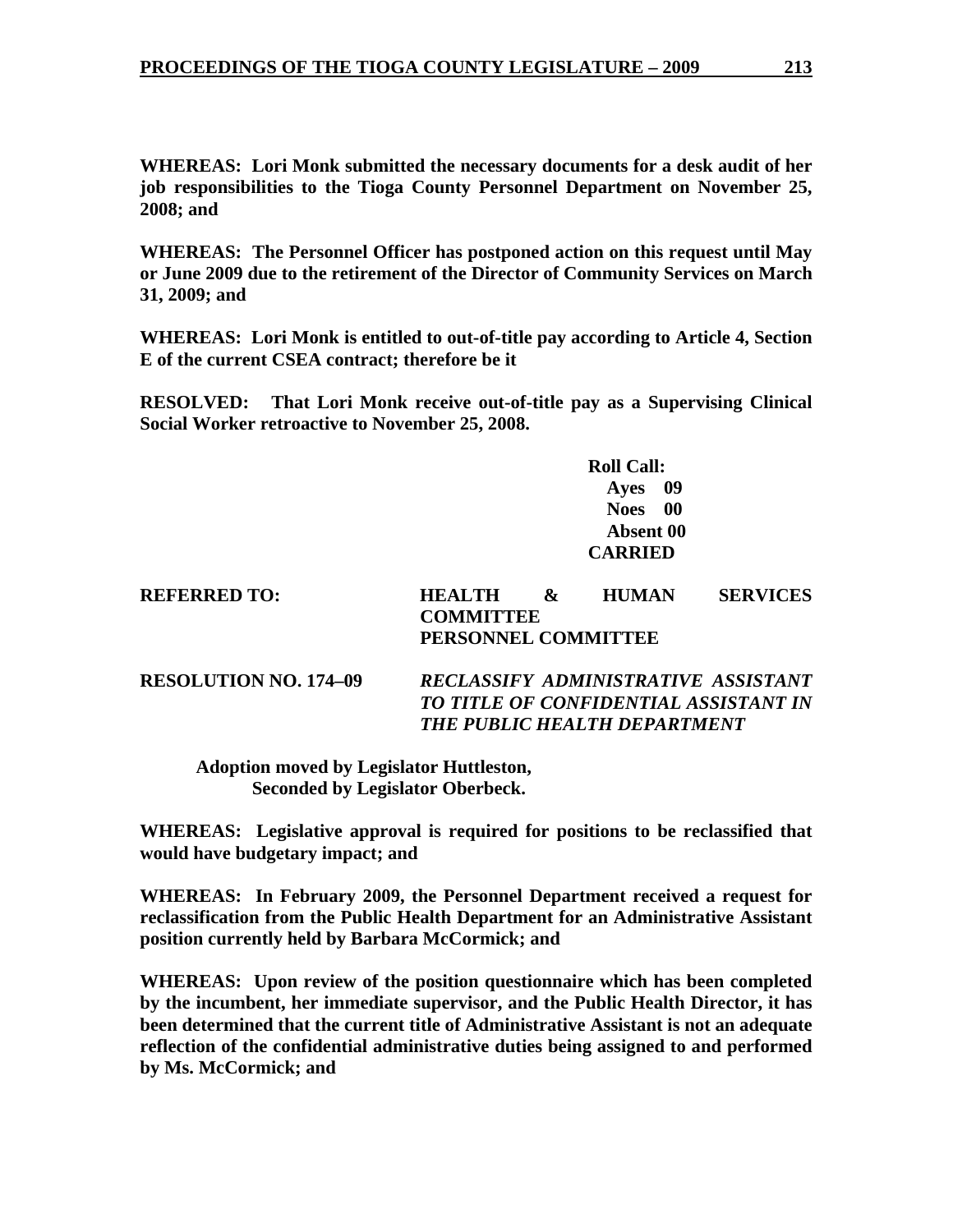**WHEREAS: Due to the nature of the confidential information handled by this position, justification exists to qualify her function for "confidential" status in accordance with civil service law requirements; and** 

**WHEREAS: The Personnel Office has created a Confidential Assistant job description which more accurately reflects the work performed by Ms. McCormick and has recommended her position be reclassified to said title; therefore it be** 

**RESOLVED: That the Tioga County Legislature authorize Barbara McCormick's title of Administrative Assistant (CSEA salary grade VII) reclassified to the title of Confidential Assistant (Non-union salary grade) reflective of an annual increase of \$2,000.00; and be further** 

**RESOLVED: That Ms. McCormick be provisionally appointed to the title of Confidential Assistant at an annual salary of \$35,000.00 retroactive to February 6, 2009.** 

> **Roll Call: Ayes 09 Noes 00 Absent 00 CARRIED**

 **Legislator Sauerbrey made a motion to bring the following late-filed resolution forward, seconded by Legislator McEwen and carried.** 

**REFERRED TO: FINANCE/LEGAL COMMITTEE** 

**RESOLUTI0N NO 175-09** *RESOLUTION CANCELLING THE ENFORCEMENT OF THE COLLECTION OF DELINQUENT TAXES AND FUTURE TAXES OF CERTAIN PROPERTIES PURSUANT TO ARTICLE ELEVEN OF THE REAL PROPERTY TAX LAW* 

**Adoption moved by Legislator McEwen, Seconded by Legislator Monell.** 

**WHEREAS: The Treasurer of the County of Tioga has recommended that the properties listed below be removed from the collection of past delinquent taxes and future real property taxes due to environmental contamination on the properties; and**